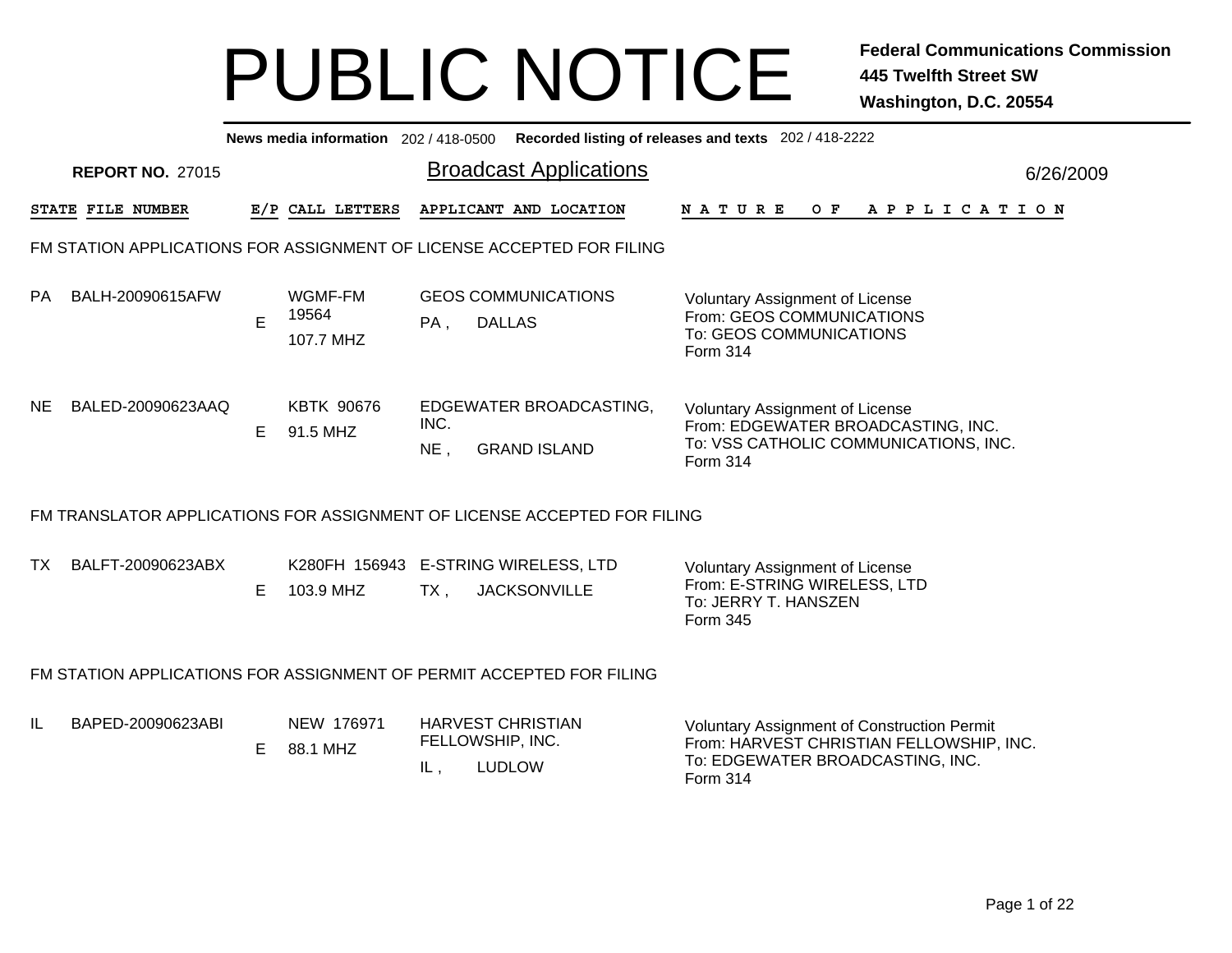|           | News media information 202 / 418-0500 Recorded listing of releases and texts 202 / 418-2222          |    |                                            |     |                                                                                      |                                                                                                                                |           |  |
|-----------|------------------------------------------------------------------------------------------------------|----|--------------------------------------------|-----|--------------------------------------------------------------------------------------|--------------------------------------------------------------------------------------------------------------------------------|-----------|--|
|           | <b>REPORT NO. 27015</b>                                                                              |    |                                            |     | <b>Broadcast Applications</b>                                                        |                                                                                                                                | 6/26/2009 |  |
|           | STATE FILE NUMBER                                                                                    |    | E/P CALL LETTERS                           |     | APPLICANT AND LOCATION                                                               | O F<br><b>NATURE</b><br>A P P L I C A T I O N                                                                                  |           |  |
|           | DIGITAL TRANSLATOR OR DIGITAL LPTV APPLICATIONS FOR DIGITAL COMPANION CHANNEL APPLICATION REINSTATED |    |                                            |     |                                                                                      |                                                                                                                                |           |  |
| <b>FL</b> | BDCCDTL-20070413AFB                                                                                  | E. | NEW 168269<br>CHAN-39                      | FL, | <b>JAMES J. CHLADEK</b><br><b>MIAMI</b>                                              | Digital Companion Channel Construction Permit request<br>for facility id no.: 30129.<br>Engineering Amendment filed 07/19/2007 |           |  |
|           |                                                                                                      |    |                                            |     | DIGITAL TRANSLATOR OR DIGITAL LPTV APPLICATIONS FOR DISPLACEMENT ACCEPTED FOR FILING |                                                                                                                                |           |  |
| NV        | BDISDTL-20090623AAT                                                                                  | Е  | CHAN-26                                    | NV. | K14NE-D 129529 TELECOM WIRELESS, LLC<br><b>BOULDER CITY</b>                          | Minor change of callsign K14NE-D.                                                                                              |           |  |
| OH        | BDISDTL-20090623AAW                                                                                  | Е  | WLQP-LP 21476 WEST CENTRAL OHIO<br>CHAN-45 | OH, | BROADCASTING, INC.<br><b>LIMA</b>                                                    | Minor change of callsign WLQP-LP.                                                                                              |           |  |
| <b>OH</b> | BDISDTL-20090623AAZ                                                                                  | Е  | WLMO-LP 70612 WEST CENTRAL OHIO<br>CHAN-47 | OH, | BROADCASTING, INC.<br><b>LIMA</b>                                                    | Minor change of callsign WLMO-LP.                                                                                              |           |  |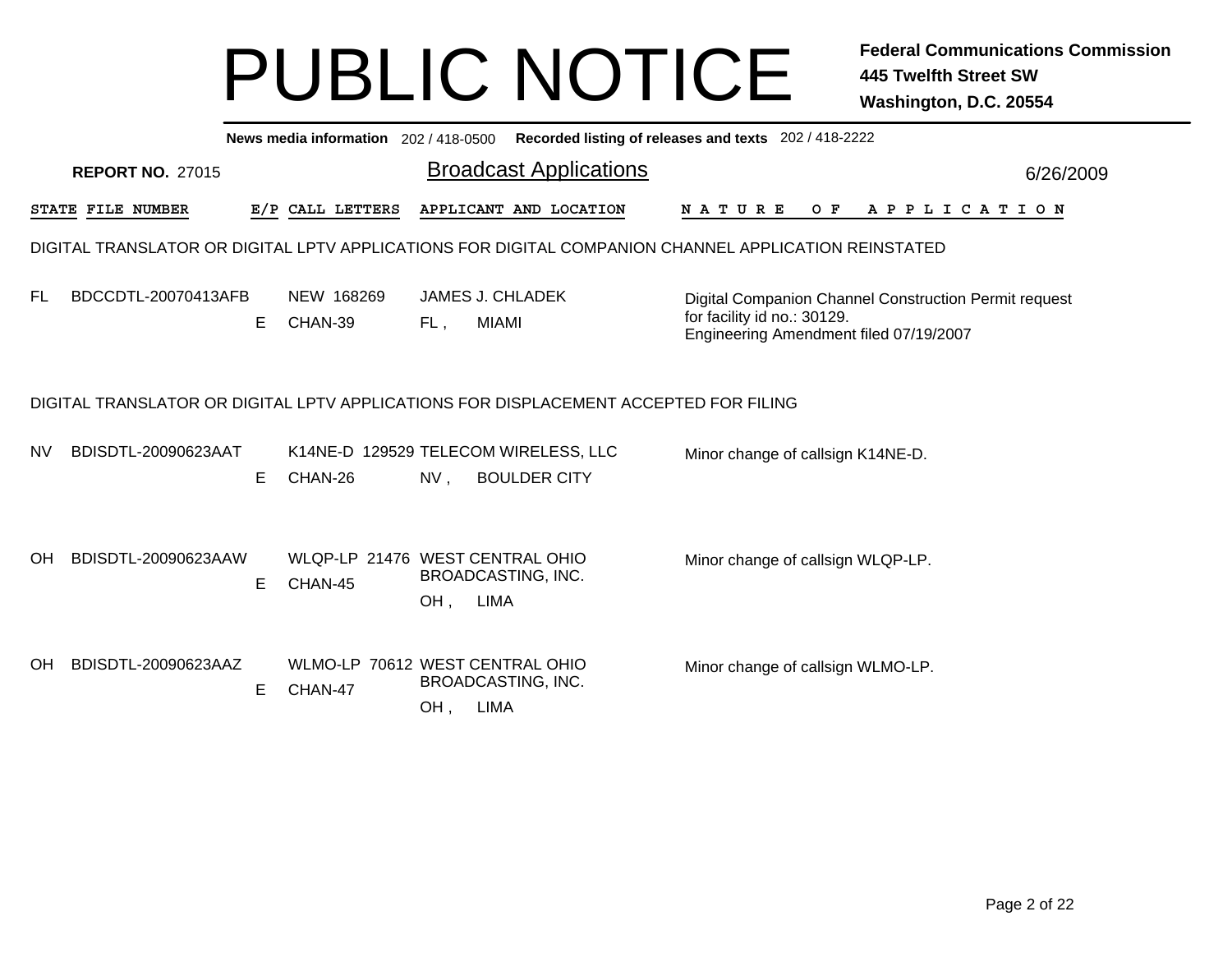|           | News media information 202 / 418-0500 Recorded listing of releases and texts 202 / 418-2222 |   |                               |                |                                                                                          |                                                                                  |  |  |  |  |
|-----------|---------------------------------------------------------------------------------------------|---|-------------------------------|----------------|------------------------------------------------------------------------------------------|----------------------------------------------------------------------------------|--|--|--|--|
|           | <b>REPORT NO. 27015</b>                                                                     |   |                               |                | <b>Broadcast Applications</b>                                                            | 6/26/2009                                                                        |  |  |  |  |
|           | STATE FILE NUMBER                                                                           |   | E/P CALL LETTERS              |                | APPLICANT AND LOCATION                                                                   | N A T U R E<br>O F<br>A P P L I C A T I O N                                      |  |  |  |  |
|           | AM STATION APPLICATIONS FOR LICENSE TO COVER ACCEPTED FOR FILING                            |   |                               |                |                                                                                          |                                                                                  |  |  |  |  |
| NV.       | BL-20090611ADE                                                                              | P | <b>KLAV 70690</b><br>1230 KHZ | $NV$ ,         | <b>BURKEN BROADCASTING, LLC</b><br><b>LAS VEGAS</b>                                      | License to cover.                                                                |  |  |  |  |
| <b>NV</b> | BL-20090611ADF                                                                              | P | KHWG 135862<br>750 KHZ        | NV,            | MEDIA ENTERPRISES, INC.<br><b>FALLON</b>                                                 | License to cover.                                                                |  |  |  |  |
|           |                                                                                             |   |                               |                | DIGITAL TRANSLATOR OR DIGITAL LPTV APPLICATIONS FOR LICENSE TO COVER ACCEPTED FOR FILING |                                                                                  |  |  |  |  |
| ND.       | BLDTL-20090623ACI                                                                           | E | K43JQ 131348<br>CHAN-43       | ND,            | EICB-TV EAST, LLC<br><b>BISMARCK</b>                                                     | License to cover construction permit no: BDFCDTL-20090306ACR,<br>callsign K43JQ. |  |  |  |  |
| ID        | BLDTV-20090623ACP                                                                           | Е | K11PB 62441<br>CHAN-11        | (IEPBS)<br>ID, | STATE BOARD OF EDUCATION<br>CAMBRIDGE, ETC.                                              | License to cover construction permit no: BDFCDTV-20090210ABB,<br>callsign K11PB. |  |  |  |  |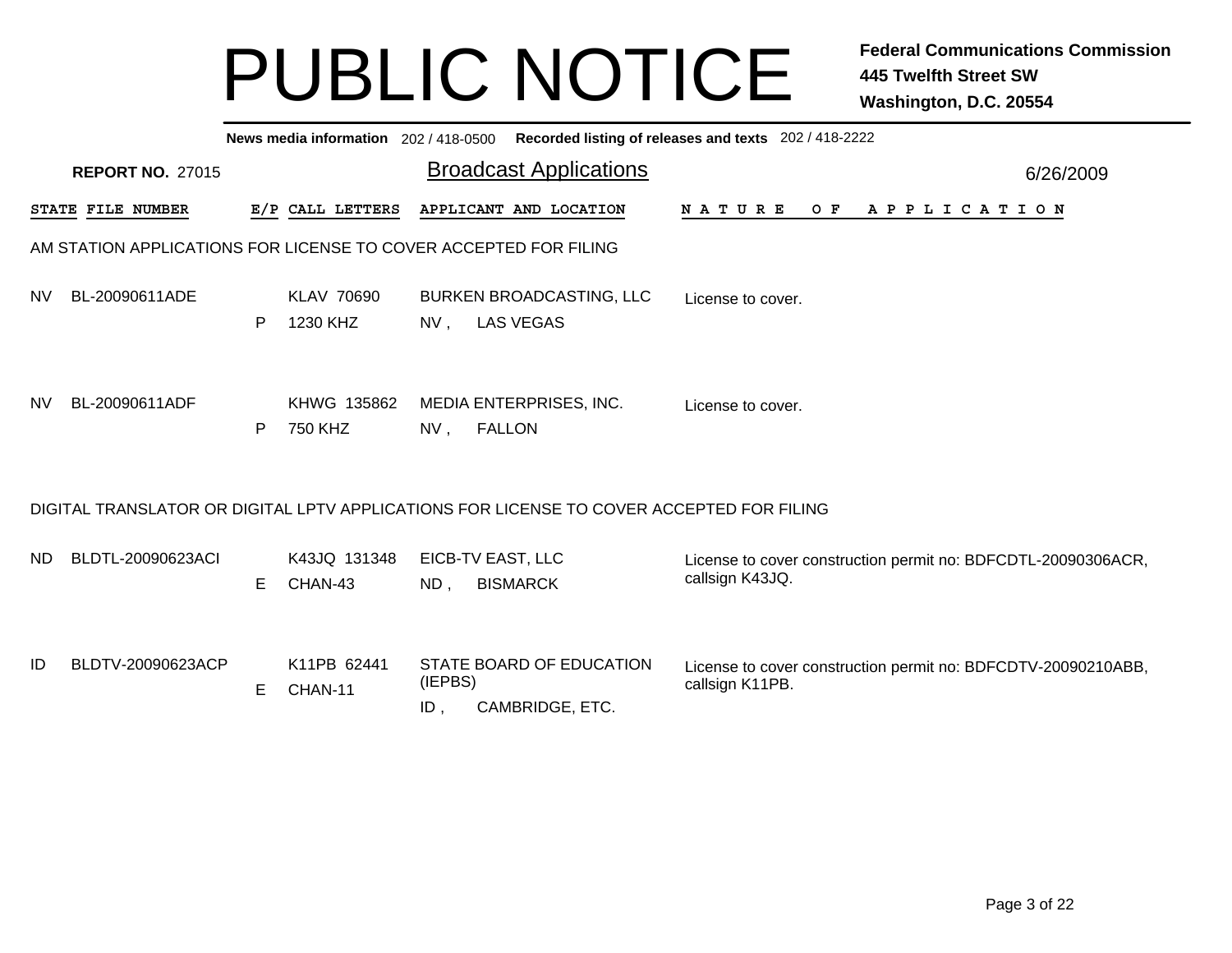|           | News media information 202 / 418-0500<br>Recorded listing of releases and texts 202 / 418-2222 |   |                                 |                      |                                                                    |                                                                                   |           |  |
|-----------|------------------------------------------------------------------------------------------------|---|---------------------------------|----------------------|--------------------------------------------------------------------|-----------------------------------------------------------------------------------|-----------|--|
|           | <b>REPORT NO. 27015</b>                                                                        |   |                                 |                      | <b>Broadcast Applications</b>                                      |                                                                                   | 6/26/2009 |  |
|           | STATE FILE NUMBER                                                                              |   | E/P CALL LETTERS                |                      | APPLICANT AND LOCATION                                             | A P P L I C A T I O N<br><b>NATURE</b><br>O F                                     |           |  |
|           | DIGITAL TV APPLICATIONS FOR LICENSE TO COVER ACCEPTED FOR FILING                               |   |                                 |                      |                                                                    |                                                                                   |           |  |
| тх        | BLCDT-20090619ABP                                                                              | Е | KVTV-DT 33078<br>CHAN-13        | $TX$ ,               | <b>EAGLE CREEK BROADCASTING</b><br>OF LAREDO, LLC<br><b>LAREDO</b> | License to cover construction permit no: BPCDT-20080310AAQ,<br>callsign KVTV.     |           |  |
| MS        | BLCDT-20090622ABB                                                                              | Е | CHAN-7                          | MS,                  | WLBT-DT 68542 WLBT LICENSE SUBSIDIARY, LLC<br><b>JACKSON</b>       | License to cover construction permit no: BPCDT-20080516ABY,<br>callsign WLBT.     |           |  |
| МS        | BLCDT-20090622ABC                                                                              | Е | CHAN-13                         | <b>LLC</b><br>$MS$ , | WLOX-DT 13995 WLOX LICENSE SUBSIDIARY,<br><b>BILOXI</b>            | License to cover construction permit no: BMPCDT-20080620AMU,<br>callsign WLOX.    |           |  |
| ΜN        | BLCDT-20090622ABD                                                                              | Е | CHAN-9                          | $MN$ ,               | KMSP-DT 68883 FOX TELEVISION STATIONS, INC.<br><b>MINNEAPOLIS</b>  | License to cover construction permit no: BMPCDT-20080620ALS,<br>callsign KMSP-TV. |           |  |
| <b>NM</b> | BLCDT-20090622ABH                                                                              | Е | <b>KBIM-DT 48556</b><br>CHAN-10 | NM,                  | LIN OF NEW MEXICO, LLC<br><b>ROSWELL</b>                           | License to cover construction permit no: BPCDT-20080313AAK,<br>callsign KBIM-TV.  |           |  |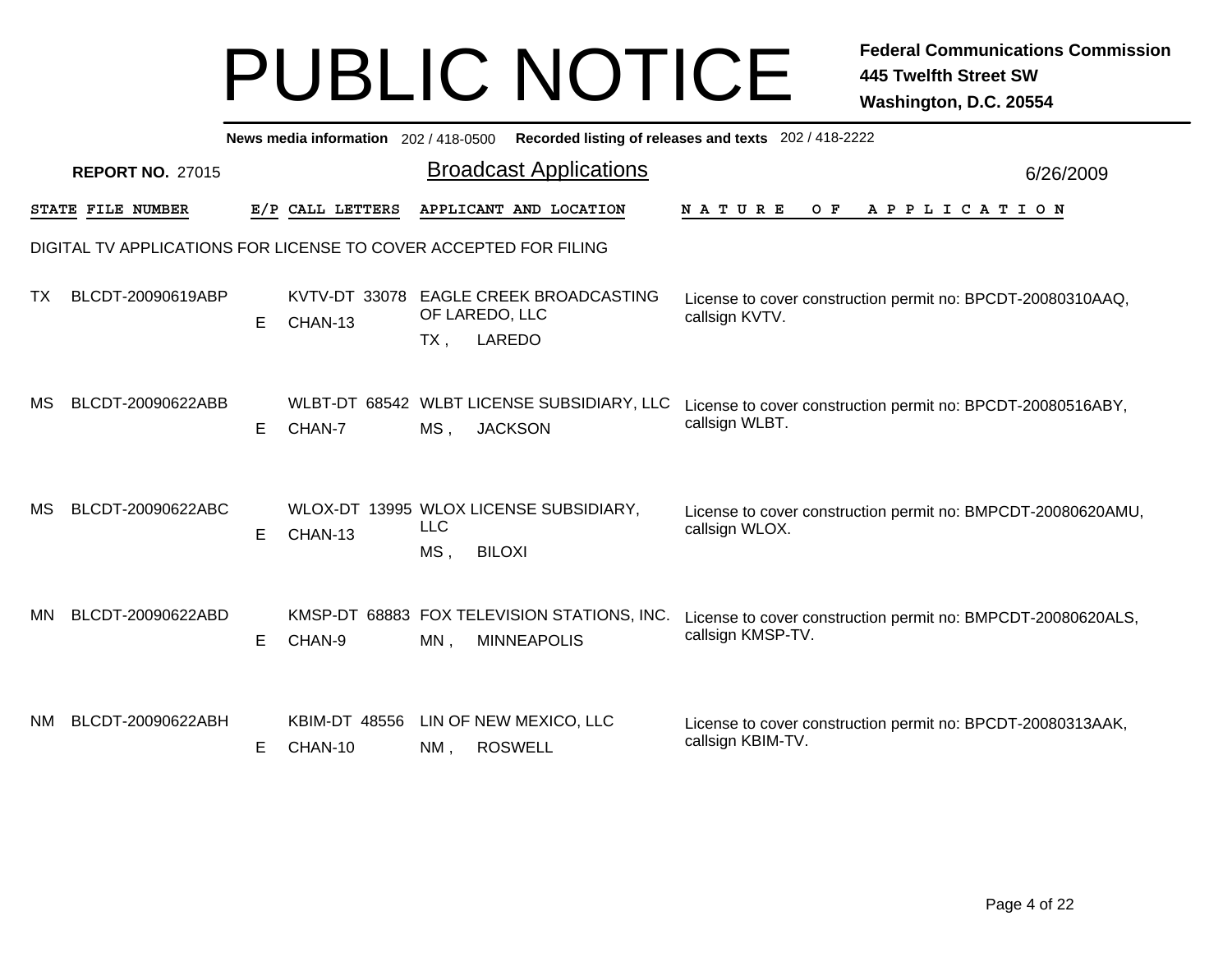|     | News media information 202 / 418-0500 Recorded listing of releases and texts 202 / 418-2222 |   |                               |        |                                                                 |                                                                                  |           |  |
|-----|---------------------------------------------------------------------------------------------|---|-------------------------------|--------|-----------------------------------------------------------------|----------------------------------------------------------------------------------|-----------|--|
|     | <b>REPORT NO. 27015</b>                                                                     |   |                               |        | <b>Broadcast Applications</b>                                   |                                                                                  | 6/26/2009 |  |
|     | STATE FILE NUMBER                                                                           |   | E/P CALL LETTERS              |        | APPLICANT AND LOCATION                                          | <b>NATURE</b><br>O F<br>A P P L I C A T I O N                                    |           |  |
|     | DIGITAL TV APPLICATIONS FOR LICENSE TO COVER ACCEPTED FOR FILING                            |   |                               |        |                                                                 |                                                                                  |           |  |
| AZ  | BLCDT-20090622ABI                                                                           | Е | KSAZ-DT 35587<br>CHAN-10      | $AZ$ , | KSAZ LICENSE, INC.<br><b>PHOENIX</b>                            | License to cover construction permit no: BPCDT-20080417ABS,<br>callsign KSAZ-TV. |           |  |
| NM. | BLCDT-20090622ABJ                                                                           | E | CHAN-13                       | $NM$ , | KRQE-DT 48575 LIN OF NEW MEXICO, LLC<br>ALBUQUERQUE             | License to cover construction permit no: BMPCDT-20080619AIK,<br>callsign KRQE.   |           |  |
| TN  | BLCDT-20090622ABL                                                                           | E | <b>WMC-DT 19184</b><br>CHAN-5 | $TN$ , | WMC LICENSE SUBSIDIARY, LLC<br><b>MEMPHIS</b>                   | License to cover construction permit no: BMPCDT-20080619AJS,<br>callsign WMC-TV. |           |  |
| AL  | BLCDT-20090622ABN                                                                           | Е | CHAN-12                       | $AL$ , | WSFA-DT 13993 WSFA LICENSE SUBSIDIARY, LLC<br><b>MONTGOMERY</b> | License to cover construction permit no: BMPCDT-20080620ABY,<br>callsign WSFA.   |           |  |
| WI  | BLCDT-20090622ABO                                                                           | Е | WLUK-DT 4150<br>CHAN-11       | WI,    | LIN OF WISCONSIN, LLC<br><b>GREEN BAY</b>                       | License to cover construction permit no: BPCDT-20080313AAM,<br>callsign WLUK-TV. |           |  |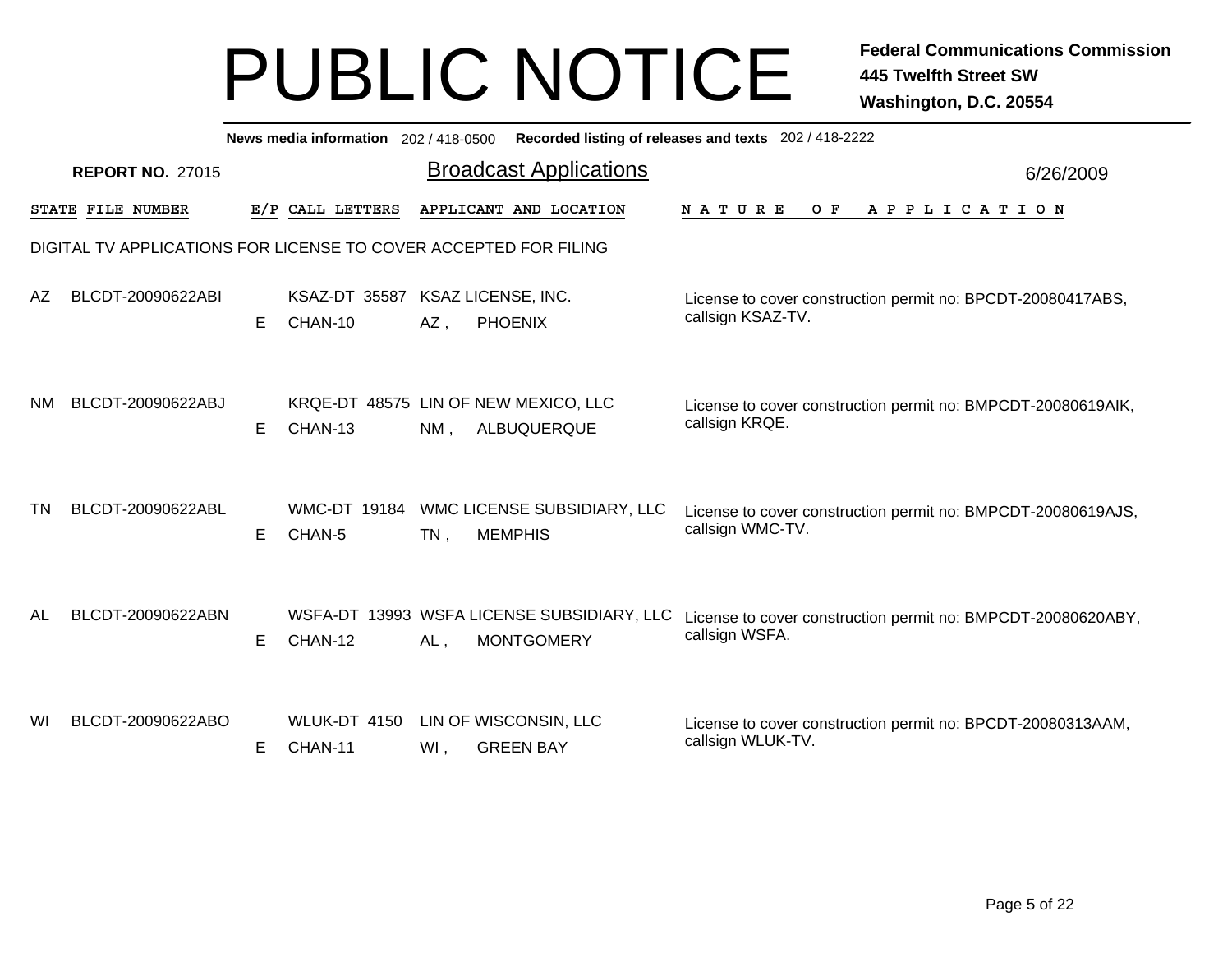|     | News media information 202 / 418-0500<br>Recorded listing of releases and texts 202 / 418-2222 |    |                        |              |                                                             |                                                                                   |           |  |  |
|-----|------------------------------------------------------------------------------------------------|----|------------------------|--------------|-------------------------------------------------------------|-----------------------------------------------------------------------------------|-----------|--|--|
|     | <b>REPORT NO. 27015</b>                                                                        |    |                        |              | <b>Broadcast Applications</b>                               |                                                                                   | 6/26/2009 |  |  |
|     | STATE FILE NUMBER                                                                              |    | E/P CALL LETTERS       |              | APPLICANT AND LOCATION                                      | <b>NATURE</b><br>O F<br>A P P L I C A T I O N                                     |           |  |  |
|     | DIGITAL TV APPLICATIONS FOR LICENSE TO COVER ACCEPTED FOR FILING                               |    |                        |              |                                                             |                                                                                   |           |  |  |
| GA  | BLCDT-20090622ABP                                                                              | E  | WTOC-DT 590<br>CHAN-11 | <b>LLC</b>   | WTOC LICENSE SUBSIDIARY,                                    | License to cover construction permit no: BMPCDT-20080619ACE,<br>callsign WTOC-TV. |           |  |  |
|     |                                                                                                |    |                        | GA,          | SAVANNAH                                                    |                                                                                   |           |  |  |
| CA  | BLCDT-20090622ABQ                                                                              | E  | CHAN-8                 | INC.         | KSBW-DT 19653 HEARST-ARGYLE STATIONS,                       | License to cover construction permit no: BPCDT-20080313ABW,<br>callsign KSBW.     |           |  |  |
|     |                                                                                                |    |                        | $CA$ ,       | <b>SALINAS</b>                                              |                                                                                   |           |  |  |
| ΜN  | BLCDT-20090622ABR                                                                              |    | <b>KSTP-DT 28010</b>   | KSTP-TV, LLC |                                                             | License to cover construction permit no: BPCDT-20080321ABD,                       |           |  |  |
|     |                                                                                                | E. | CHAN-35                | $MN$ ,       | <b>ST. PAUL</b>                                             | callsign KSTP-TV.                                                                 |           |  |  |
| FL  | BLCDT-20090622ABS                                                                              |    |                        |              | WSCV-DT 64971 NBC TELEMUNDO LICENSE CO.                     | License to cover construction permit no: BPCDT-20080317AIK,                       |           |  |  |
|     |                                                                                                | Е  | CHAN-30                | FL,          | FORT LAUDERDALE                                             | callsign WSCV.                                                                    |           |  |  |
|     |                                                                                                |    |                        |              |                                                             |                                                                                   |           |  |  |
| OH. | BLCDT-20090622ABU                                                                              | Е  | CHAN-11                | OH,          | WTOL-DT 13992 WTOL LICENSE SUBSIDIARY, LLC<br><b>TOLEDO</b> | License to cover construction permit no: BMPCDT-20081124AKP,<br>callsign WTOL.    |           |  |  |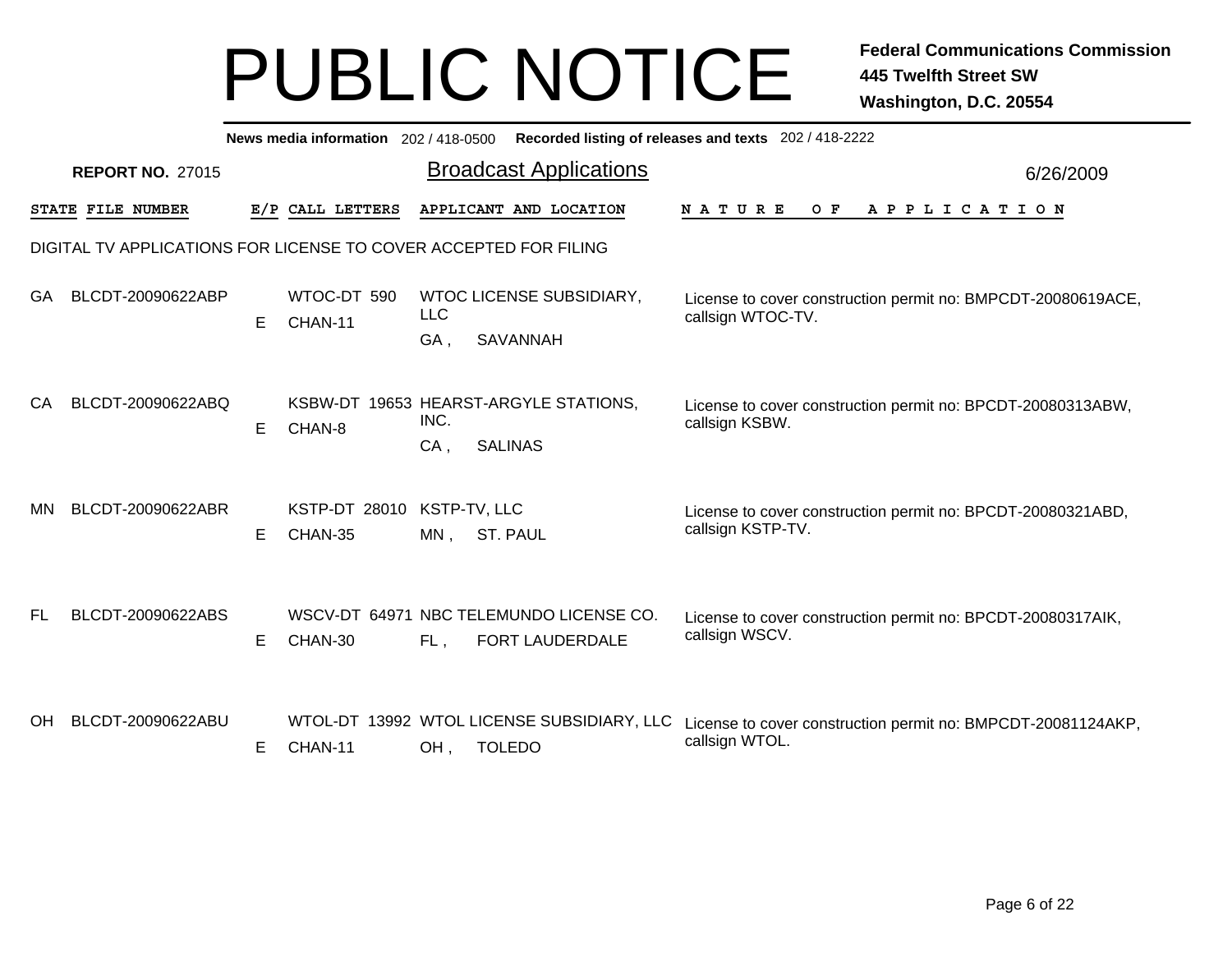|           | News media information 202 / 418-0500<br>Recorded listing of releases and texts 202 / 418-2222 |   |                                              |     |                                                                                       |                                                                                  |           |  |
|-----------|------------------------------------------------------------------------------------------------|---|----------------------------------------------|-----|---------------------------------------------------------------------------------------|----------------------------------------------------------------------------------|-----------|--|
|           | <b>REPORT NO. 27015</b>                                                                        |   |                                              |     | <b>Broadcast Applications</b>                                                         |                                                                                  | 6/26/2009 |  |
|           | STATE FILE NUMBER                                                                              |   | E/P CALL LETTERS                             |     | APPLICANT AND LOCATION                                                                | NATURE<br>O F<br>APPLICATION                                                     |           |  |
|           | DIGITAL TV APPLICATIONS FOR LICENSE TO COVER ACCEPTED FOR FILING                               |   |                                              |     |                                                                                       |                                                                                  |           |  |
| IN        | BLCDT-20090622ABX                                                                              | Е | CHAN-9                                       | IN, | WISH-DT 39269 INDIANA BROADCASTING, LLC<br><b>INDIANAPOLIS</b>                        | License to cover construction permit no: BPCDT-20080619AES,<br>callsign WISH-TV. |           |  |
| <b>PA</b> | BLCDT-20090622ABY                                                                              | Е | CHAN-34                                      | PA, | WCAU-DT 63153 NBC TELEMUNDO LICENSE CO.<br>PHILADELPHIA                               | License to cover construction permit no: BPCDT-20080314ACT,<br>callsign WCAU.    |           |  |
| <b>PR</b> | BLCDT-20090622ABZ                                                                              | E | CHAN-12                                      | PR, | WOLE-DT 71725 WESTERN BROADCASTING<br><b>CORP. OF PUERTO RICO</b><br><b>AGUADILLA</b> | License to cover construction permit no: BPCDT-20080317AIC,<br>callsign WOLE-TV. |           |  |
| MN        | BLCDT-20090622ACC                                                                              | Е | KSAX-DT 35584 KSAX-TV, INC.<br>CHAN-42       | MN, | ALEXANDRIA                                                                            | License to cover construction permit no: BMPCDT-20090415AIU,<br>callsign KSAX.   |           |  |
| FL        | BLCDT-20090622ACD                                                                              | Е | WTOG-DT 74112 CBS OPERATIONS INC.<br>CHAN-44 | FL, | <b>ST. PETERSBURG</b>                                                                 | License to cover construction permit no: BMPCDT-20080606AAO,<br>callsign WTOG.   |           |  |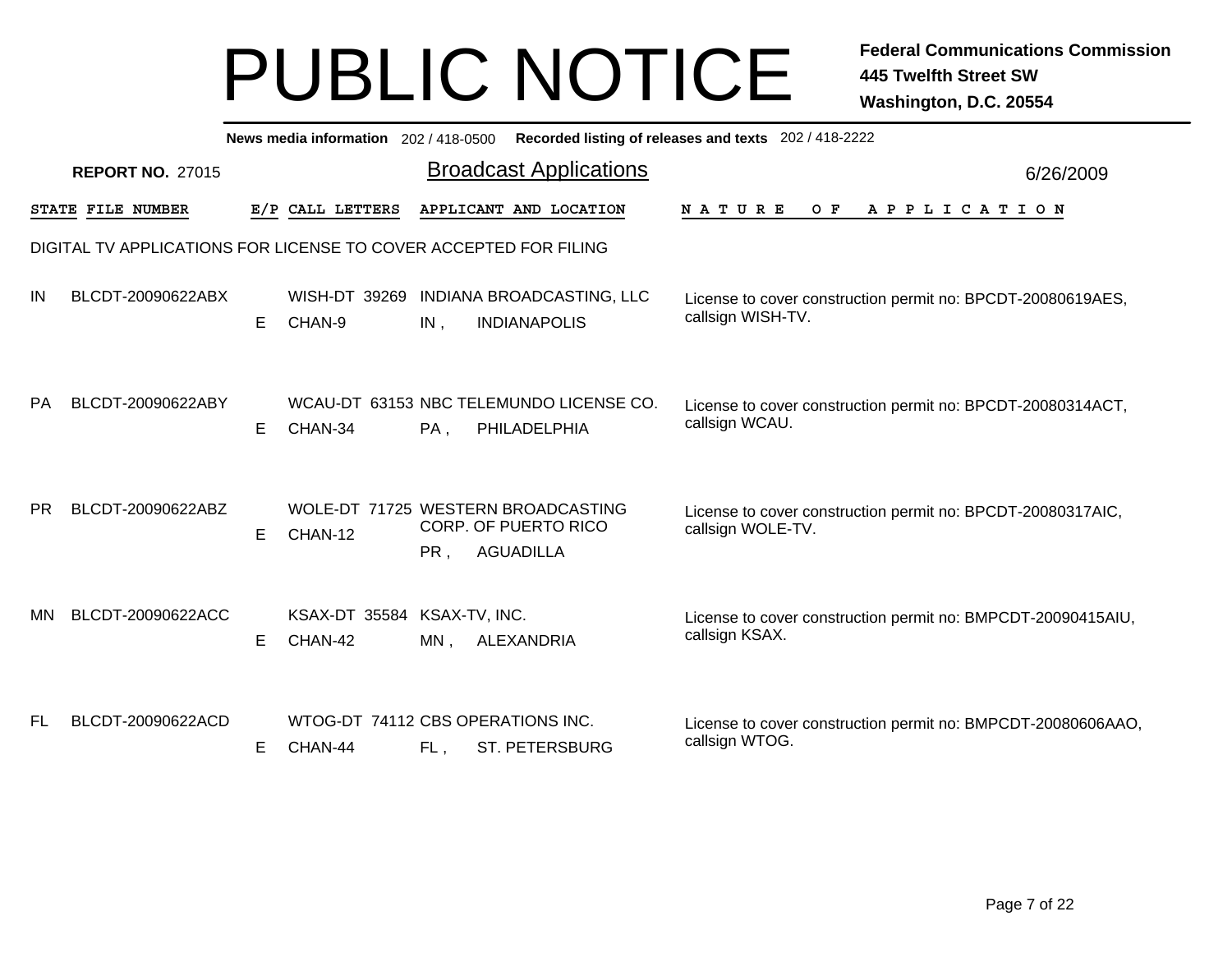|     | News media information 202 / 418-0500 Recorded listing of releases and texts 202 / 418-2222 |   |                                    |                   |                                                       |                                                                                   |           |  |
|-----|---------------------------------------------------------------------------------------------|---|------------------------------------|-------------------|-------------------------------------------------------|-----------------------------------------------------------------------------------|-----------|--|
|     | <b>REPORT NO. 27015</b>                                                                     |   |                                    |                   | <b>Broadcast Applications</b>                         |                                                                                   | 6/26/2009 |  |
|     | STATE FILE NUMBER                                                                           |   | E/P CALL LETTERS                   |                   | APPLICANT AND LOCATION                                | <b>NATURE</b><br>O F<br>A P P L I C A T I O N                                     |           |  |
|     | DIGITAL TV APPLICATIONS FOR LICENSE TO COVER ACCEPTED FOR FILING                            |   |                                    |                   |                                                       |                                                                                   |           |  |
| IN  | BLCDT-20090622ACE                                                                           | Е | CHAN-31                            | $IN$ ,            | WANE-DT 39270 INDIANA BROADCASTING, LLC<br>FORT WAYNE | License to cover construction permit no: BMPCDT-20080313AAW,<br>callsign WANE-TV. |           |  |
| IN  | BLCDT-20090622ACG                                                                           | Е | <b>WTHI-DT 70655</b><br>CHAN-10    | IN,               | INDIANA BROADCASTING, LLC<br><b>TERRE HAUTE</b>       | License to cover construction permit no: BMPCDT-20080619AEM,<br>callsign WTHI-TV. |           |  |
| ME  | BLCDT-20090622ACH                                                                           | E | WMTW-DT<br>73288<br>CHAN-8         | INC.<br>ME,       | HEARST-ARGYLE PROPERTIES.<br>POLAND SPRING            | License to cover construction permit no: BPCDT-20080602AMH,<br>callsign WMTW.     |           |  |
| ТX  | BLCDT-20090622ACL                                                                           | Е | KOSA-DT 6865<br>CHAN-7             | TX,               | ICA BROADCASTING I, LTD.<br><b>ODESSA</b>             | License to cover construction permit no: BMPCDT-20080620AJT,<br>callsign KOSA-TV. |           |  |
| VA. | BLCDT-20090622ACP                                                                           | E | <b>WWBT-DT</b><br>30833<br>CHAN-12 | <b>LLC</b><br>VA, | <b>WWBT LICENSE SUBSIDIARY,</b><br><b>RICHMOND</b>    | License to cover construction permit no: BMPCDT-20080620AHY,<br>callsign WWBT.    |           |  |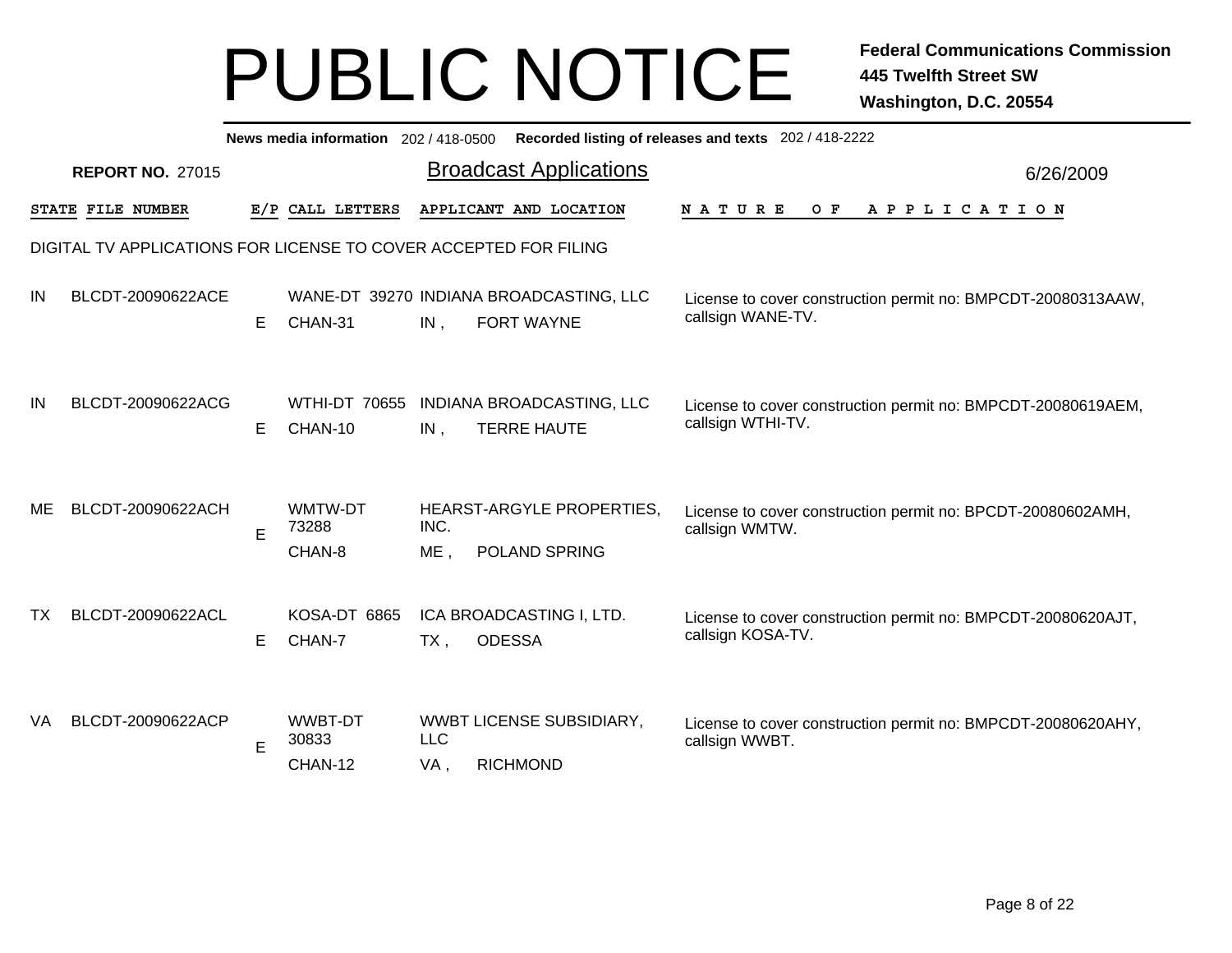|     | News media information 202/418-0500<br>Recorded listing of releases and texts 202 / 418-2222 |   |                                 |                                                                                                                                                           |           |  |  |
|-----|----------------------------------------------------------------------------------------------|---|---------------------------------|-----------------------------------------------------------------------------------------------------------------------------------------------------------|-----------|--|--|
|     | <b>REPORT NO. 27015</b>                                                                      |   |                                 | <b>Broadcast Applications</b>                                                                                                                             | 6/26/2009 |  |  |
|     | STATE FILE NUMBER                                                                            |   | E/P CALL LETTERS                | APPLICANT AND LOCATION<br>N A T U R E<br>O F<br>A P P L I C A T I O N                                                                                     |           |  |  |
|     |                                                                                              |   |                                 | DIGITAL TV APPLICATIONS FOR LICENSE TO COVER ACCEPTED FOR FILING                                                                                          |           |  |  |
| WI  | BLCDT-20090622ACW                                                                            | Е | WEAU-DT 7893<br>CHAN-13         | <b>GRAY TELEVISION LICENSEE,</b><br>License to cover construction permit no: BMPCDT-20090602AAQ,<br>LLC.<br>callsign WEAU-TV.<br>WI.<br><b>EAU CLAIRE</b> |           |  |  |
| WI  | BLCDT-20090622ACY                                                                            | E | WXOW-DT<br>64549<br>CHAN-48     | WXOW-WQOW TELEVISION, INC.<br>License to cover construction permit no: BMPCDT-20090113ABG,<br>callsign WXOW-TV.<br><b>LA CROSSE</b><br>$WI$ ,             |           |  |  |
| CA  | BLCDT-20090622ADB                                                                            | Е | <b>KXTV-DT 25048</b><br>CHAN-10 | KXTV, INC.<br>License to cover construction permit no: BPCDT-20080319ABE,<br>callsign KXTV.<br>SACRAMENTO<br>$CA$ ,                                       |           |  |  |
| IN  | BLCDT-20090622ADE                                                                            | Е | CHAN-28                         | WSJV-DT 74007 WSJV TELEVISION, INC.<br>License to cover construction permit no: BMPCDT-20080619ADY,<br>callsign WSJV.<br>$IN$ ,<br><b>ELKHART</b>         |           |  |  |
| NC. | BLCDT-20090622ADO                                                                            | Е | <b>WCTI-DT 18334</b><br>CHAN-12 | NORTH CAROLINA LICENSE<br>License to cover construction permit no: BMPCDT-20080619ABD,<br>HOLDINGS, INC.<br>callsign WCTI-TV.<br><b>NEW BERN</b><br>NC,   |           |  |  |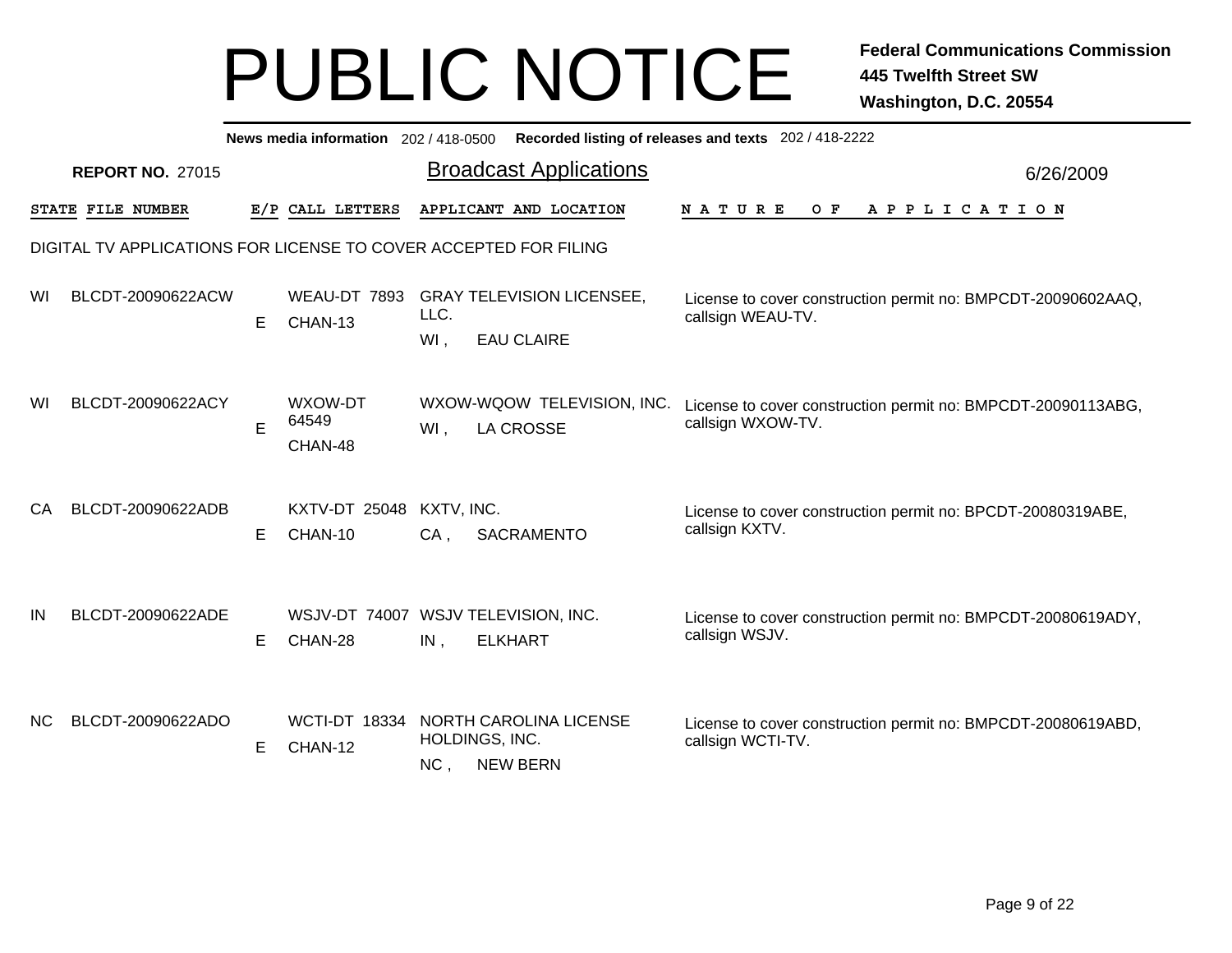|     |                         |   |                                 | News media information 202 / 418-0500 Recorded listing of releases and texts 202 / 418-2222                                                                        |           |  |  |  |  |  |  |
|-----|-------------------------|---|---------------------------------|--------------------------------------------------------------------------------------------------------------------------------------------------------------------|-----------|--|--|--|--|--|--|
|     | <b>REPORT NO. 27015</b> |   |                                 | <b>Broadcast Applications</b>                                                                                                                                      | 6/26/2009 |  |  |  |  |  |  |
|     | STATE FILE NUMBER       |   | E/P CALL LETTERS                | APPLICANT AND LOCATION<br><b>NATURE</b><br>A P P L I C A T I O N<br>O F                                                                                            |           |  |  |  |  |  |  |
|     |                         |   |                                 | DIGITAL TV APPLICATIONS FOR LICENSE TO COVER ACCEPTED FOR FILING                                                                                                   |           |  |  |  |  |  |  |
| мı  | BLCDT-20090622ADR       | Е | CHAN-9                          | KCFW-DT 18079 BLUESTONE LICENSE HOLDINGS<br>License to cover construction permit no: BPCDT-20080314ADG,<br>INC.<br>callsign KCFW-TV.<br>$MT$ .<br><b>KALISPELL</b> |           |  |  |  |  |  |  |
| wv  | BLCDT-20090622ADS       | Е | CHAN-40                         | WLFB-DT 37806 LIVING FAITH MINISTRIES, INC.<br>License to cover construction permit no: BPCDT-20080317AIS,<br>callsign WLFB.<br><b>BLUEFIELD</b><br>WV,            |           |  |  |  |  |  |  |
| мт  | BLCDT-20090622ADT       | E | CHAN-6                          | KTVM-DT 18066 BLUESTONE LICENSE HOLDINGS<br>License to cover construction permit no: BPCDT-20080314ADF,<br>INC.<br>callsign KTVM.<br>MT,<br><b>BUTTE</b>           |           |  |  |  |  |  |  |
| LA  | BLCDT-20090622AED       | E | <b>KLFY-DT 35059</b><br>CHAN-10 | KLFY, L.P.,<br>License to cover construction permit no: BMPCDT-20080618AEH,<br>DEBTOR-IN-POSSESSION<br>callsign KLFY-TV.<br><b>LAFAYETTE</b><br>$LA$ ,             |           |  |  |  |  |  |  |
| VA. | BLCDT-20090622AEE       | Е | <b>WCYB-DT 2455</b><br>CHAN-5   | <b>BLUESTONE LICENSE HOLDINGS</b><br>License to cover construction permit no: BPCDT-20080327AFS,<br>INC.<br>callsign WCYB-TV.<br><b>BRISTOL</b><br>VA,             |           |  |  |  |  |  |  |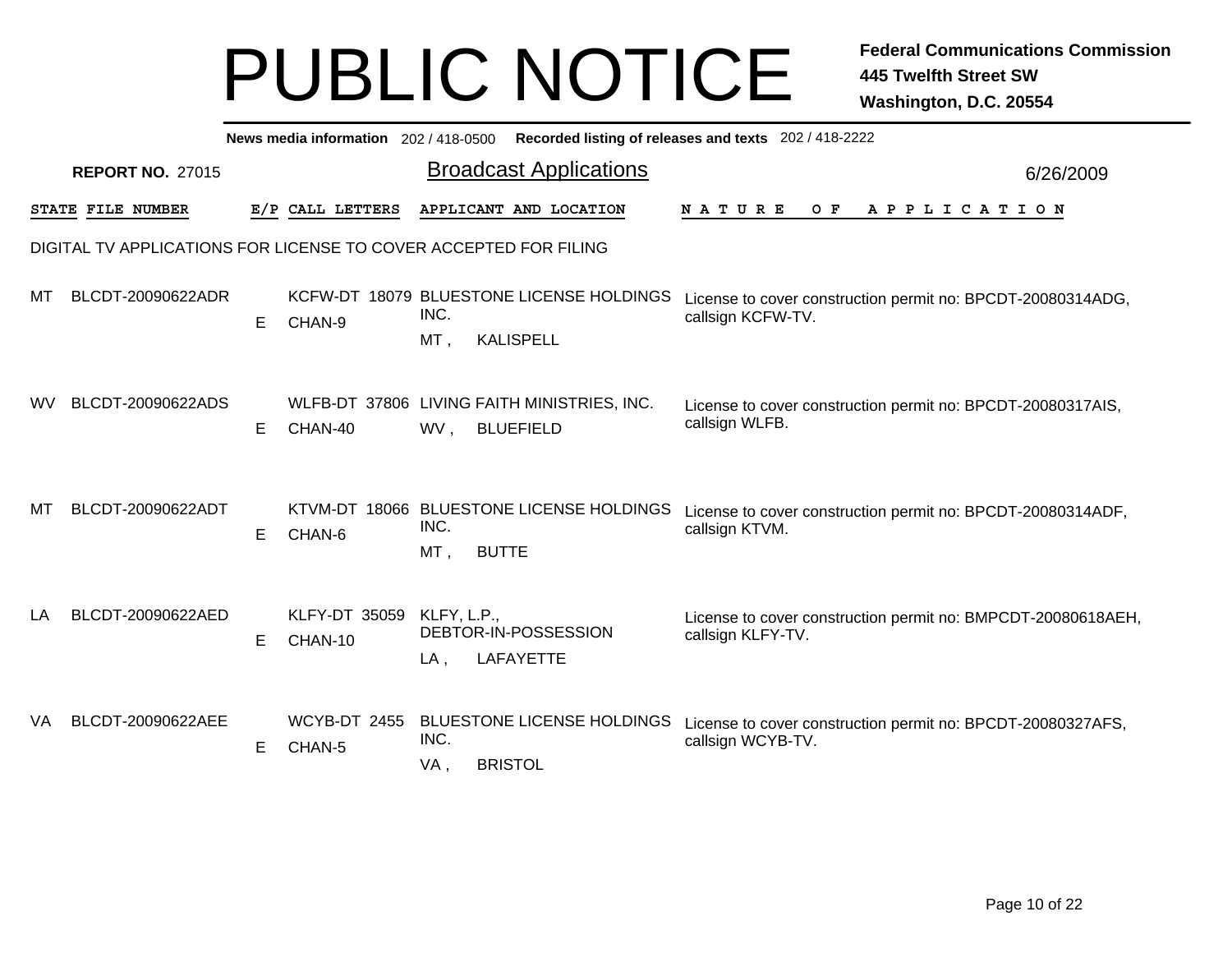|           | News media information 202 / 418-0500<br>Recorded listing of releases and texts 202 / 418-2222 |   |                                 |                                                                                                                                                                   |           |  |  |  |
|-----------|------------------------------------------------------------------------------------------------|---|---------------------------------|-------------------------------------------------------------------------------------------------------------------------------------------------------------------|-----------|--|--|--|
|           | <b>REPORT NO. 27015</b>                                                                        |   |                                 | <b>Broadcast Applications</b>                                                                                                                                     | 6/26/2009 |  |  |  |
|           | STATE FILE NUMBER                                                                              |   | E/P CALL LETTERS                | APPLICANT AND LOCATION<br><b>NATURE</b><br>O F<br>A P P L I C A T I O N                                                                                           |           |  |  |  |
|           |                                                                                                |   |                                 | DIGITAL TV APPLICATIONS FOR LICENSE TO COVER ACCEPTED FOR FILING                                                                                                  |           |  |  |  |
| CA.       | BLCDT-20090622AEG                                                                              | Е | KRCR-DT 8291<br>CHAN-7          | <b>BLUESTONE LICENSE HOLDINGS</b><br>License to cover construction permit no: BMPCDT-20080613ABE,<br>INC.<br>callsign KRCR-TV.<br>CA,<br><b>REDDING</b>           |           |  |  |  |
| МA        | BLCDT-20090622AEI                                                                              | E | WHDH-DT 72145 WHDH-TV<br>CHAN-7 | License to cover construction permit no: BMPCDT-20080618AAE,<br>callsign WHDH-TV.<br>$MA$ ,<br><b>BOSTON</b>                                                      |           |  |  |  |
| MТ        | BLCDT-20090622AEJ                                                                              | Е | <b>KECI-DT 18084</b><br>CHAN-13 | <b>BLUESTONE LICENSE HOLDINGS</b><br>License to cover construction permit no: BMPCDT-20080613ABF,<br>INC.<br>callsign KECI-TV.<br><b>MISSOULA</b><br>MT,          |           |  |  |  |
| PA.       | BLCDT-20090622AEK                                                                              | Е | CHAN-8                          | WGAL-DT 53930 WGAL HEARST-ARGYLE<br>License to cover construction permit no: BMPCDT-20080616ABJ,<br>TELEVISION, INC.<br>callsign WGAL.<br><b>LANCASTER</b><br>PA, |           |  |  |  |
| <b>PA</b> | BLCDT-20090622AEL                                                                              | Е | CHAN-8                          | WGAL-DT 53930 WGAL HEARST-ARGYLE<br>License to cover construction permit no: BMPCDT-20090608AAQ,<br>TELEVISION, INC.<br>callsign WGAL.<br><b>LANCASTER</b><br>PA, |           |  |  |  |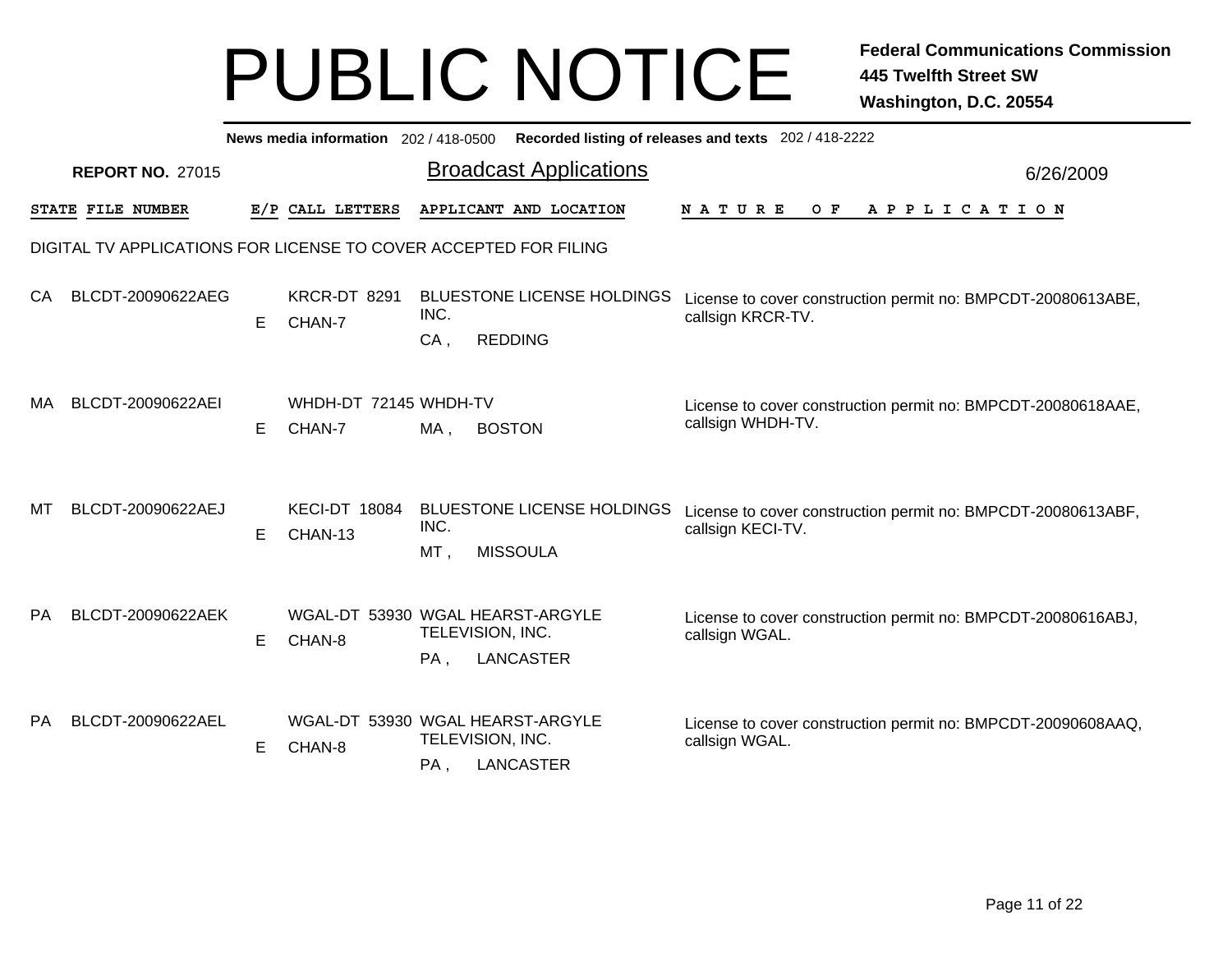|           |                         |   |                                 | News media information 202 / 418-0500 Recorded listing of releases and texts 202 / 418-2222               |                                                              |
|-----------|-------------------------|---|---------------------------------|-----------------------------------------------------------------------------------------------------------|--------------------------------------------------------------|
|           | <b>REPORT NO. 27015</b> |   |                                 | <b>Broadcast Applications</b>                                                                             | 6/26/2009                                                    |
|           | STATE FILE NUMBER       |   | E/P CALL LETTERS                | APPLICANT AND LOCATION<br><b>NATURE</b><br>O F                                                            | A P P L I C A T I O N                                        |
|           |                         |   |                                 | DIGITAL TV APPLICATIONS FOR LICENSE TO COVER ACCEPTED FOR FILING                                          |                                                              |
| <b>NY</b> | BLCDT-20090622AEM       | E | CHAN-24                         | WSTM-DT 21252 BARRINGTON SYRACUSE<br><b>LICENSE LLC</b><br>callsign WSTM-TV.<br><b>SYRACUSE</b><br>$NY$ , | License to cover construction permit no: BPCDT-20080320ACI,  |
| ND.       | BLCDT-20090622AEP       | E | <b>KJRR-DT 55364</b><br>CHAN-7  | RED RIVER BROADCAST CO.,<br><b>LLC</b><br>callsign KJRR.<br><b>JAMESTOWN</b><br>$ND$ ,                    | License to cover construction permit no: BMPCDT-20080619ADZ, |
| IL        | BLCDT-20090622AFB       | E | WHOI-DT 6866<br>CHAN-19         | <b>BARRINGTON PEORIA LICENSE</b><br><b>LLC</b><br>callsign WHOI.<br><b>PEORIA</b><br>IL,                  | License to cover construction permit no: BMPCDT-20080619ACV, |
| MO.       | BLCDT-20090622AFC       | Е | KHQA-DT 4690<br>CHAN-7          | <b>Barrington Quincy License LLC</b><br>callsign KHQA-TV.<br><b>HANNIBAL</b><br>MO <sub>1</sub>           | License to cover construction permit no: BPCDT-20080317AGY,  |
| MI        | BLCDT-20090622AFF       | Е | <b>WBSF-DT 82627</b><br>CHAN-46 | <b>BARRINGTON BAY CITY LICENSE</b><br><b>LLC</b><br>callsign WBSF.<br><b>BAY CITY</b><br>MI,              | License to cover construction permit no: BMPCDT-20080620AGE, |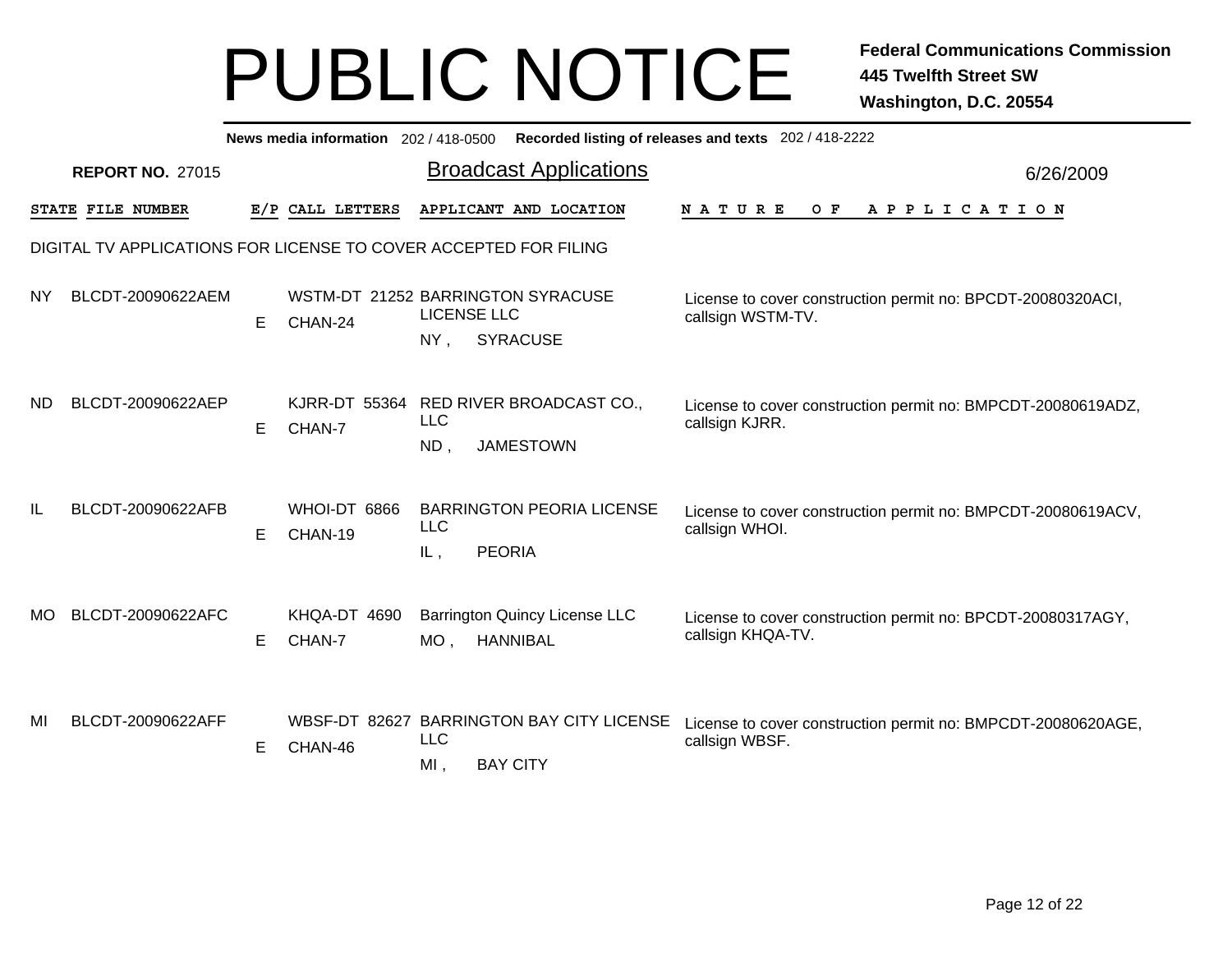|     | News media information 202 / 418-0500 Recorded listing of releases and texts 202 / 418-2222 |   |                         |                             |                                                               |                                                                                  |           |  |  |  |  |  |
|-----|---------------------------------------------------------------------------------------------|---|-------------------------|-----------------------------|---------------------------------------------------------------|----------------------------------------------------------------------------------|-----------|--|--|--|--|--|
|     | <b>REPORT NO. 27015</b>                                                                     |   |                         |                             | <b>Broadcast Applications</b>                                 |                                                                                  | 6/26/2009 |  |  |  |  |  |
|     | STATE FILE NUMBER                                                                           |   | E/P CALL LETTERS        |                             | APPLICANT AND LOCATION                                        | <b>NATURE</b><br>A P P L I C A T I O N<br>O F                                    |           |  |  |  |  |  |
|     | DIGITAL TV APPLICATIONS FOR LICENSE TO COVER ACCEPTED FOR FILING                            |   |                         |                             |                                                               |                                                                                  |           |  |  |  |  |  |
| OН  | BLCDT-20090622AFI                                                                           | E | CHAN-12                 | <b>LLC</b><br>OH,           | WKRC-DT 11289 NEWPORT TELEVISION LICENSE<br><b>CINCINNATI</b> | License to cover construction permit no: BPCDT-20080304ABV,<br>callsign WKRC-TV. |           |  |  |  |  |  |
| ΝY  | BLCDT-20090622AFJ                                                                           | E | CHAN-18                 | <b>LLC</b><br>NY,           | WETM-DT 60653 NEWPORT TELEVISION LICENSE<br><b>ELMIRA</b>     | License to cover construction permit no: BPCDT-20080307ACY,<br>callsign WETM-TV. |           |  |  |  |  |  |
| KS  | BLCDT-20090622AFO                                                                           | Е | CHAN-14                 | <b>LLC</b><br>KS.           | KOCW-DT 83181 NEWPORT TELEVISION LICENSE<br><b>HOISINGTON</b> | License to cover construction permit no: BPCDT-20080328ADY,<br>callsign KOCW.    |           |  |  |  |  |  |
| TX. | BLCDT-20090622AFT                                                                           | Е | CHAN-12                 | SAN ANTONIO, INC.<br>$TX$ , | KSAT-DT 53118 POST-NEWSWEEK STATIONS,<br><b>SAN ANTONIO</b>   | License to cover construction permit no: BPCDT-20080317AFJ,<br>callsign KSAT-TV. |           |  |  |  |  |  |
| VI  | BLCDT-20090623ABB                                                                           | Е | WVXF-DT 3113<br>CHAN-17 | $VI$ ,                      | STOREFRONT TELEVISION<br><b>CHARLOTTE AMALIE</b>              | License to cover construction permit no: BMPCDT-20080618AAX,<br>callsign WVXF.   |           |  |  |  |  |  |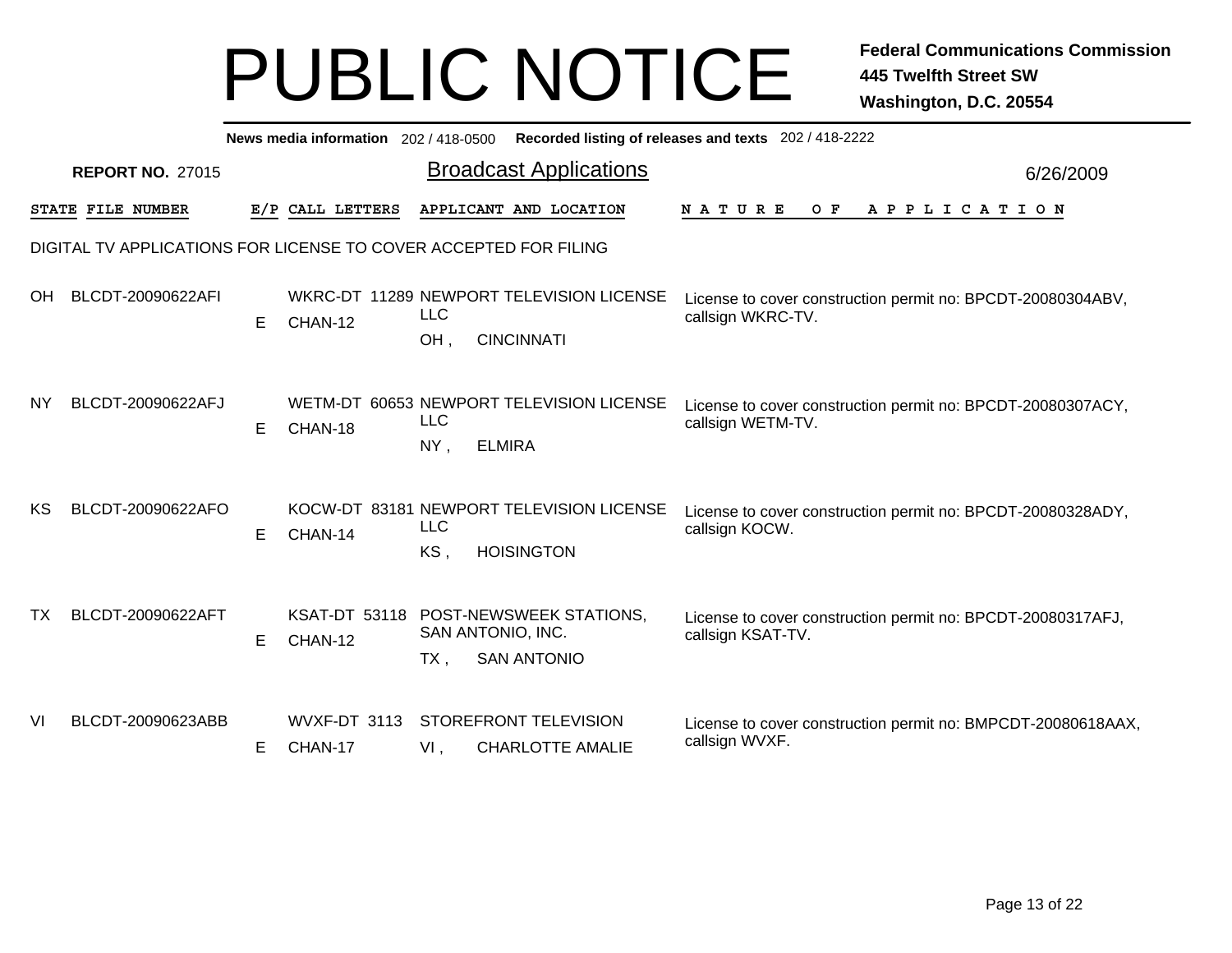|           | News media information 202/418-0500 Recorded listing of releases and texts 202/418-2222 |    |                                        |                 |                                                                 |                                                                                   |           |  |  |  |  |  |
|-----------|-----------------------------------------------------------------------------------------|----|----------------------------------------|-----------------|-----------------------------------------------------------------|-----------------------------------------------------------------------------------|-----------|--|--|--|--|--|
|           | <b>REPORT NO. 27015</b>                                                                 |    |                                        |                 | <b>Broadcast Applications</b>                                   |                                                                                   | 6/26/2009 |  |  |  |  |  |
|           | STATE FILE NUMBER                                                                       |    | E/P CALL LETTERS                       |                 | APPLICANT AND LOCATION                                          | N A T U R E<br>A P P L I C A T I O N<br>O F                                       |           |  |  |  |  |  |
|           | DIGITAL TV APPLICATIONS FOR LICENSE TO COVER ACCEPTED FOR FILING                        |    |                                        |                 |                                                                 |                                                                                   |           |  |  |  |  |  |
|           | MO BLCDT-20090623ABU                                                                    | E. | KPOB-DT 73998 WSIL-TV, INC.<br>CHAN-15 |                 | MO, POPLAR BLUFF                                                | License to cover construction permit no: BMPCDT-20080317AEX,<br>callsign KPOB-TV. |           |  |  |  |  |  |
|           | FM STATION APPLICATIONS FOR LICENSE TO COVER ACCEPTED FOR FILING                        |    |                                        |                 |                                                                 |                                                                                   |           |  |  |  |  |  |
| <b>SC</b> | BLH-20090617ACL                                                                         | E. | <b>WIOP 6634</b><br>95.9 MHZ           | SC,             | APEX BROADCASTING, INC.<br><b>ISLE OF PALMS</b>                 | License to cover.                                                                 |           |  |  |  |  |  |
| CO.       | BLH-20090622ADG                                                                         | E  | KBNX 164299<br>94.5 MHZ                | CO <sub>1</sub> | NORTHEAST COLORADO<br><b>BROADCASTING, LLC</b><br><b>MERINO</b> | License to cover.                                                                 |           |  |  |  |  |  |
| <b>GA</b> | BLH-20090622ADY                                                                         | E. | <b>WAEG 31941</b><br>92.3 MHZ          | GA,             | PERRY BROADCASTING OF<br>AUGUSTA, INC.<br><b>EVANS</b>          | License to cover.                                                                 |           |  |  |  |  |  |
| KS.       | BLH-20090622AEB                                                                         | E. | <b>KCMO-FM 6385</b><br>94.9 MHZ        | KS,             | CMP HOUSTON-KC, LLC<br><b>SHAWNEE</b>                           | License to cover.                                                                 |           |  |  |  |  |  |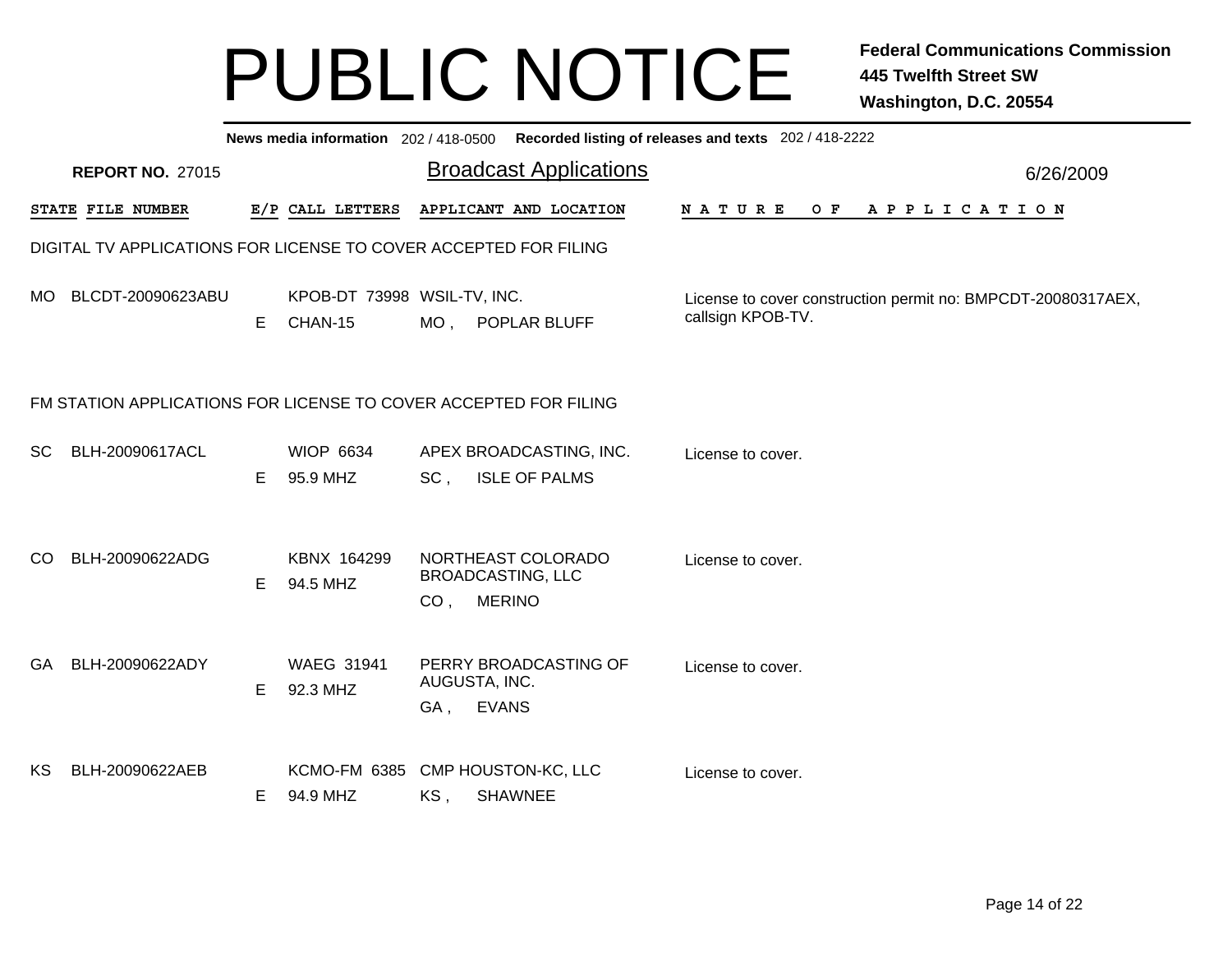|     | News media information 202/418-0500 Recorded listing of releases and texts 202/418-2222 |    |                         |             |                                                                     |                                                         |           |  |  |  |  |
|-----|-----------------------------------------------------------------------------------------|----|-------------------------|-------------|---------------------------------------------------------------------|---------------------------------------------------------|-----------|--|--|--|--|
|     | <b>REPORT NO. 27015</b>                                                                 |    |                         |             | <b>Broadcast Applications</b>                                       |                                                         | 6/26/2009 |  |  |  |  |
|     | STATE FILE NUMBER                                                                       |    | E/P CALL LETTERS        |             | APPLICANT AND LOCATION                                              | OF APPLICATION<br>N A T U R E                           |           |  |  |  |  |
|     | FM STATION APPLICATIONS FOR LICENSE TO COVER ACCEPTED FOR FILING                        |    |                         |             |                                                                     |                                                         |           |  |  |  |  |
| OK  | BLH-20090622AEV                                                                         | E. | KZLS 37123<br>99.7 MHZ  | OK,         | <b>CHISHOLM TRAIL</b><br><b>BROADCASTING CO.</b><br><b>MUSTANG</b>  | License to cover.                                       |           |  |  |  |  |
| IL  | BLED-20090623AAR                                                                        | Е  | WVYN 158741<br>90.9 MHZ | INC.<br>IL, | REAL LIFE RADIO FOUNDATION,<br><b>BLUFORD</b>                       | License to cover.                                       |           |  |  |  |  |
|     | FM STATION APPLICATIONS FOR LICENSE TO COVER                                            |    |                         |             |                                                                     |                                                         |           |  |  |  |  |
| NC. | BLH-20090521ADJ                                                                         |    | WNOW-FM<br>23006        |             | <b>GAFFNEY BROADCASTING,</b><br><b>INCORPORATED</b>                 | License to cover.                                       |           |  |  |  |  |
|     |                                                                                         | E  | 105.3 MHZ               | NC,         | <b>BESSEMER CITY</b>                                                | Informal Objection Filed 06/02/2009 by WILLIAM B. CLAY  |           |  |  |  |  |
|     |                                                                                         |    |                         |             |                                                                     | Opposition Filed 06/17/2009 by Gaffney Broadcasting Inc |           |  |  |  |  |
|     |                                                                                         |    |                         |             | FM TRANSLATOR APPLICATIONS FOR LICENSE TO COVER ACCEPTED FOR FILING |                                                         |           |  |  |  |  |
| SC. | BLFT-20090617ADJ                                                                        | Е  | 99.3 MHZ                | $SC$ ,      | W255BW 149563 APEX BROADCASTING, INC.<br><b>HOLLYWOOD</b>           | License to cover.                                       |           |  |  |  |  |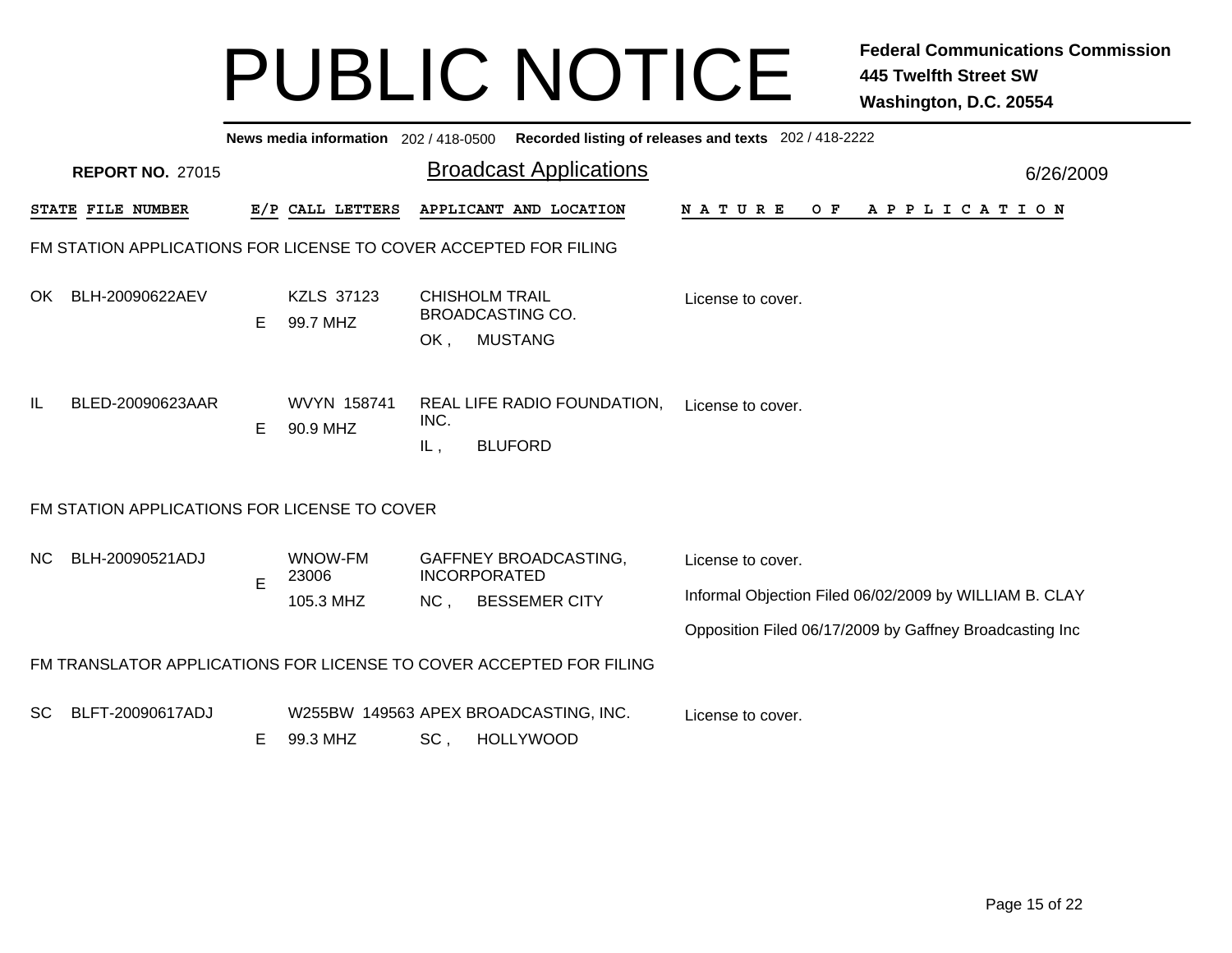|                                                                     | News media information 202/418-0500 Recorded listing of releases and texts 202/418-2222 |    |                                               |                |                                                           |                    |                       |           |  |  |  |  |
|---------------------------------------------------------------------|-----------------------------------------------------------------------------------------|----|-----------------------------------------------|----------------|-----------------------------------------------------------|--------------------|-----------------------|-----------|--|--|--|--|
|                                                                     | <b>REPORT NO. 27015</b>                                                                 |    |                                               |                | <b>Broadcast Applications</b>                             |                    |                       | 6/26/2009 |  |  |  |  |
|                                                                     | STATE FILE NUMBER                                                                       |    | E/P CALL LETTERS                              |                | APPLICANT AND LOCATION                                    | N A T U R E<br>O F | A P P L I C A T I O N |           |  |  |  |  |
| FM TRANSLATOR APPLICATIONS FOR LICENSE TO COVER ACCEPTED FOR FILING |                                                                                         |    |                                               |                |                                                           |                    |                       |           |  |  |  |  |
| PA                                                                  | BLFT-20090623AAB                                                                        | E. | W234AX 157407 KEVIN M. FITZGERALD<br>94.7 MHZ | PA,            | NORTHAMPTON                                               | License to cover.  |                       |           |  |  |  |  |
| NY.                                                                 | BLFT-20090623AAD                                                                        | E  | 102.1 MHZ                                     | INC.<br>$NY$ , | W271BH 152891 CARTIER COMMUNICATIONS<br><b>CHATEAUGAY</b> | License to cover.  |                       |           |  |  |  |  |
| IL                                                                  | BLFT-20090623AAL                                                                        | E. | W272BU 144079 MORGAN COUNTY<br>102.9 MHZ      | IL,            | BROADCASTING COMPANY, INC.<br><b>CHAPIN</b>               | License to cover.  |                       |           |  |  |  |  |
| AL                                                                  | BLFT-20090623AAO                                                                        | E. | W242BU 146074 SAND MOUNTAIN<br>96.3 MHZ       | AL,            | <b>BROADCASTING SERVICE, INC.</b><br><b>BLUE MOUNTAIN</b> | License to cover.  |                       |           |  |  |  |  |
| GA.                                                                 | BLFT-20090623AAV                                                                        | Е  | 96.3 MHZ                                      | GA,            | W242BT 141671 RADIO ASSIST MINISTRY, INC<br><b>UNION</b>  | License to cover.  |                       |           |  |  |  |  |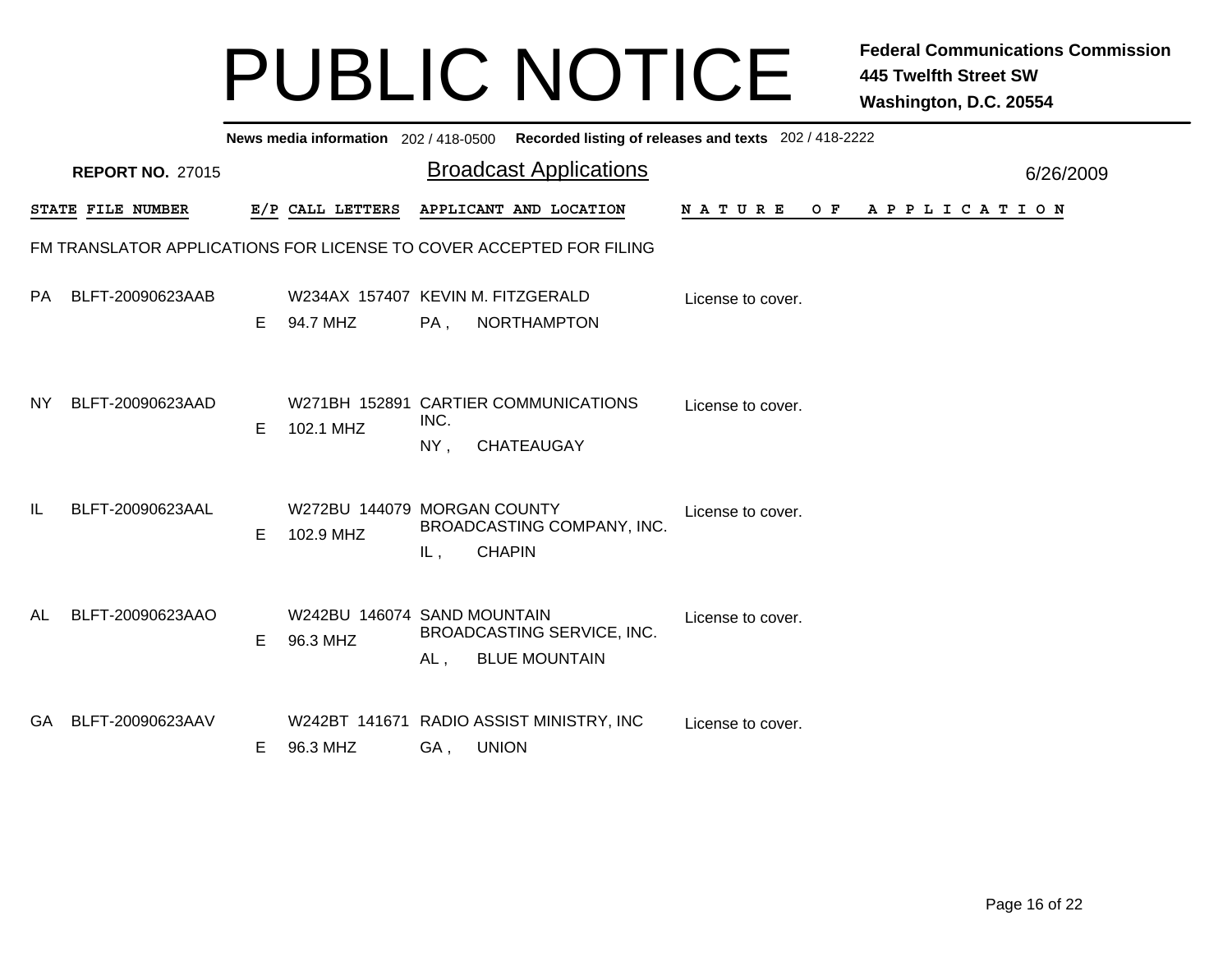| News media information 202/418-0500 Recorded listing of releases and texts 202/418-2222  |    |                           |                 |                                                                           |                   |     |                       |           |  |  |
|------------------------------------------------------------------------------------------|----|---------------------------|-----------------|---------------------------------------------------------------------------|-------------------|-----|-----------------------|-----------|--|--|
| <b>REPORT NO. 27015</b>                                                                  |    |                           |                 | <b>Broadcast Applications</b>                                             |                   |     |                       | 6/26/2009 |  |  |
| STATE FILE NUMBER                                                                        |    | E/P CALL LETTERS          |                 | APPLICANT AND LOCATION                                                    | N A T U R E       | O F | A P P L I C A T I O N |           |  |  |
| FM TRANSLATOR APPLICATIONS FOR LICENSE TO COVER ACCEPTED FOR FILING                      |    |                           |                 |                                                                           |                   |     |                       |           |  |  |
| BLFT-20090623ABO<br>MA.                                                                  | E. | W229BI 84372<br>94.3 MHZ  |                 | SAGA COMMUNICATIONS OF<br><b>NEW ENGLAND, LLC</b>                         | License to cover. |     |                       |           |  |  |
|                                                                                          |    |                           | MA,             | <b>AMHERST</b>                                                            |                   |     |                       |           |  |  |
| BLFT-20090623ACK<br>CO.                                                                  | E. | 102.7 MHZ                 | CO <sub>1</sub> | K274BW 140247 COMMUNITY RADIO FOR<br>NORTHERN COLORADO<br><b>BERTHOUD</b> | License to cover. |     |                       |           |  |  |
| <b>MS</b><br>BLFT-20090623ACS                                                            | E. | W262BW 77029<br>100.3 MHZ | $MS$ ,          | RADIO ASSIST MINISTRY, INC.<br><b>BILOXI</b>                              | License to cover. |     |                       |           |  |  |
| DIGITAL AUXILIARY APPLICATIONS FOR LICENSE TO COVER AUXILIARY PERMIT ACCEPTED FOR FILING |    |                           |                 |                                                                           |                   |     |                       |           |  |  |

| IN BXLCDT-20090622ADH |  |           |        | WSJV-DT 74007 WSJV TELEVISION, INC. | License to cover auxiliary permit. |
|-----------------------|--|-----------|--------|-------------------------------------|------------------------------------|
|                       |  | E CHAN-28 | $IN$ . | ELKHART                             |                                    |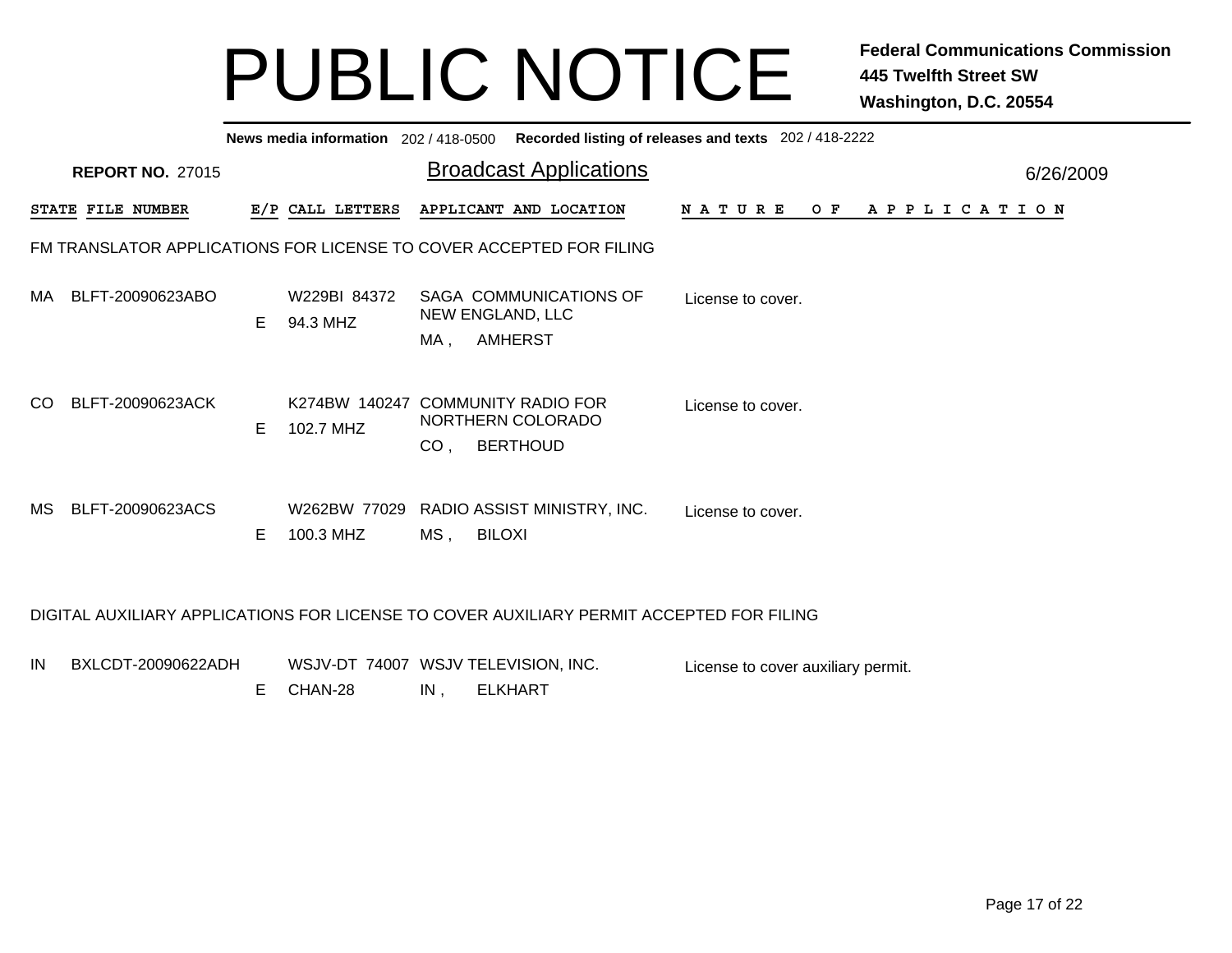|     |                         |    |                                           |                    | News media information 202 / 418-0500 Recorded listing of releases and texts 202 / 418-2222                 |                                                        |  |  |  |  |                |  |           |  |
|-----|-------------------------|----|-------------------------------------------|--------------------|-------------------------------------------------------------------------------------------------------------|--------------------------------------------------------|--|--|--|--|----------------|--|-----------|--|
|     | <b>REPORT NO. 27015</b> |    |                                           |                    | <b>Broadcast Applications</b>                                                                               |                                                        |  |  |  |  |                |  | 6/26/2009 |  |
|     | STATE FILE NUMBER       |    | E/P CALL LETTERS                          |                    | APPLICANT AND LOCATION                                                                                      | N A T U R E                                            |  |  |  |  | OF APPLICATION |  |           |  |
|     |                         |    |                                           |                    | AM STATION APPLICATIONS FOR MINOR AMENDMENT TO A CONSTRUCTION PERMIT RECEIVED                               |                                                        |  |  |  |  |                |  |           |  |
| PR. | BP-20090409ALR          | E  | <b>WKVM 8096</b><br>810 KHZ               | <b>RICO</b><br>PR, | CATHOLIC, APOSTOLIC &<br>ROMAN CHURCH IN PUERTO<br><b>SAN JUAN</b>                                          | Engineering Amendment filed 06/23/2009                 |  |  |  |  |                |  |           |  |
|     |                         |    |                                           |                    | DIGITAL TV APPLICATIONS FOR MINOR AMENDMENT TO A CONSTRUCTION PERMIT RECEIVED                               |                                                        |  |  |  |  |                |  |           |  |
| CA. | BMPCDT-20080619AIJ      | E. | KTVU-DT 35703 KTVU PARTNERSHIP<br>CHAN-44 | $CA$ ,             | <b>OAKLAND</b>                                                                                              | Engineering Amendment filed 06/23/2009                 |  |  |  |  |                |  |           |  |
|     |                         |    |                                           |                    | AM STATION APPLICATIONS FOR MINOR CHANGE TO A LICENSED FACILITY ACCEPTED FOR FILING                         |                                                        |  |  |  |  |                |  |           |  |
| MI  | BP-20090622ACK          | Е  | <b>WJMS 57223</b><br>590 KHZ              | MI,                | MAGELLAN BROADCASTING, LLC Minor change in licensed facilities.<br><b>IRONWOOD</b>                          |                                                        |  |  |  |  |                |  |           |  |
|     |                         |    |                                           |                    | DIGITAL TRANSLATOR OR DIGITAL LPTV APPLICATIONS FOR MINOR CHANGE TO A LICENSED FACILITY ACCEPTED FOR FILING |                                                        |  |  |  |  |                |  |           |  |
| CO. | BPDTT-20090623ACF       | Е  | CHAN-17                                   | CO <sub>1</sub>    | K17IG-D 168881 VALLEY METROPOLITAN<br><b>RECREATION DISTRICT</b><br><b>HOEHNE</b>                           | Minor change in licensed facilities, callsign K17IG-D. |  |  |  |  |                |  |           |  |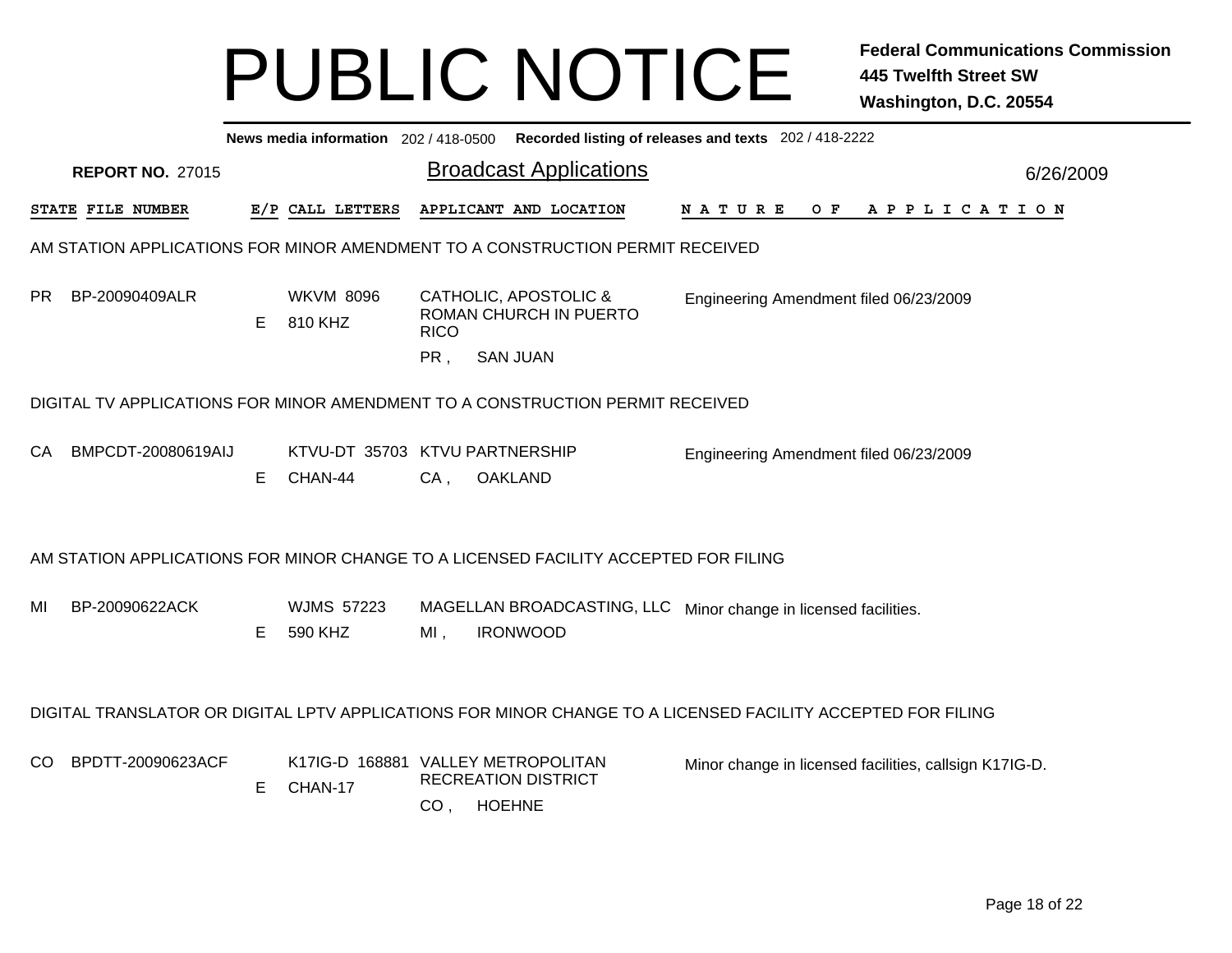|     | News media information 202 / 418-0500 Recorded listing of releases and texts 202 / 418-2222 |    |                                |                 |                                                                                                             |             |  |                                                        |           |  |  |  |
|-----|---------------------------------------------------------------------------------------------|----|--------------------------------|-----------------|-------------------------------------------------------------------------------------------------------------|-------------|--|--------------------------------------------------------|-----------|--|--|--|
|     | <b>REPORT NO. 27015</b>                                                                     |    |                                |                 | <b>Broadcast Applications</b>                                                                               |             |  |                                                        | 6/26/2009 |  |  |  |
|     | STATE FILE NUMBER                                                                           |    | E/P CALL LETTERS               |                 | APPLICANT AND LOCATION                                                                                      | N A T U R E |  | OF APPLICATION                                         |           |  |  |  |
|     |                                                                                             |    |                                |                 | DIGITAL TRANSLATOR OR DIGITAL LPTV APPLICATIONS FOR MINOR CHANGE TO A LICENSED FACILITY ACCEPTED FOR FILING |             |  |                                                        |           |  |  |  |
| CO. | BPDTT-20090623ACN                                                                           | E  | K <sub>19</sub> HC-D<br>168880 |                 | <b>VALLEY METROPOLITAN</b><br><b>RECREATION DISTRICT</b>                                                    |             |  | Minor change in licensed facilities, callsign K19HC-D. |           |  |  |  |
|     |                                                                                             |    | CHAN-19                        | CO <sub>1</sub> | <b>HOEHNE</b>                                                                                               |             |  |                                                        |           |  |  |  |
| VA  | DIGITAL TV APPLICATIONS FOR MINOR CHANGE TO A LICENSED FACILITY ACCEPTED FOR FILING         |    |                                |                 |                                                                                                             |             |  |                                                        |           |  |  |  |
|     | BPCDT-20090622ADU                                                                           | E. | <b>WDBJ 71329</b><br>CHAN-18   | VA,             | WDBJ TELEVISION, INC.<br><b>ROANOKE</b>                                                                     |             |  | Minor change in licensed facilities, callsign WDBJ.    |           |  |  |  |
| ID  | BPCDT-20090623ABE                                                                           | E. | <b>KTVB 34858</b><br>CHAN-7    | $ID$ ,          | KING BROADCASTING COMPANY<br><b>BOISE</b>                                                                   |             |  | Minor change in licensed facilities, callsign KTVB.    |           |  |  |  |
|     |                                                                                             |    |                                |                 | FM TRANSLATOR APPLICATIONS FOR MINOR CHANGE TO A LICENSED FACILITY ACCEPTED FOR FILING                      |             |  |                                                        |           |  |  |  |
| СA  | BPFT-20090623AAC                                                                            | Е  | K228CO 28845<br>93.5 MHZ       | $CA$ ,          | ONDAS DE VIDA, INC.<br><b>BARSTOW</b>                                                                       |             |  | Minor change in licensed facilities, callsign K228CO.  |           |  |  |  |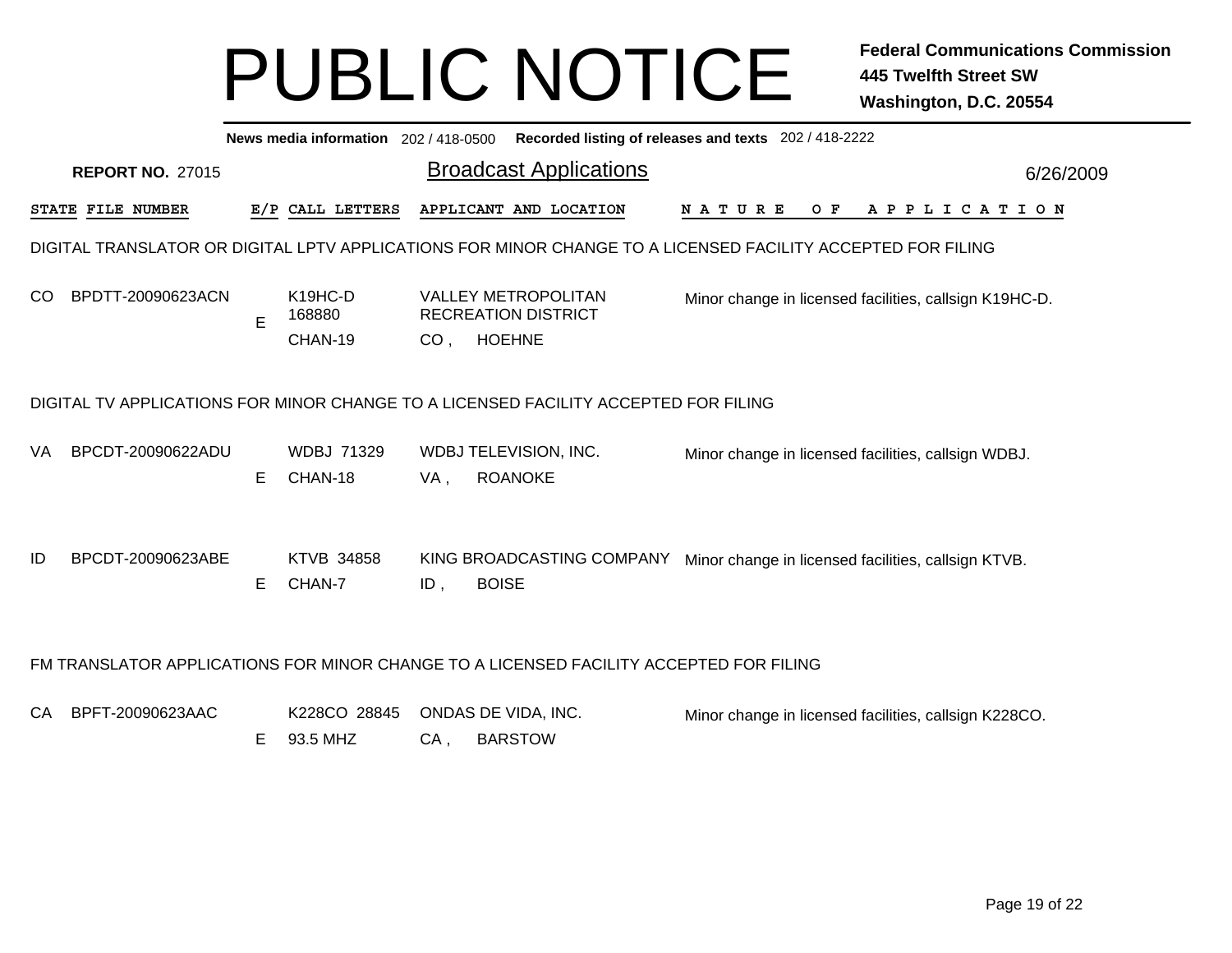|    | News media information 202 / 418-0500<br>Recorded listing of releases and texts 202 / 418-2222 |    |                  |             |                                                                                        |                                                       |           |  |  |  |  |  |
|----|------------------------------------------------------------------------------------------------|----|------------------|-------------|----------------------------------------------------------------------------------------|-------------------------------------------------------|-----------|--|--|--|--|--|
|    | <b>REPORT NO. 27015</b>                                                                        |    |                  |             | <b>Broadcast Applications</b>                                                          |                                                       | 6/26/2009 |  |  |  |  |  |
|    | STATE FILE NUMBER                                                                              |    | E/P CALL LETTERS |             | APPLICANT AND LOCATION                                                                 | O F<br>N A T U R E<br>A P P L I C A T I O N           |           |  |  |  |  |  |
|    |                                                                                                |    |                  |             | FM TRANSLATOR APPLICATIONS FOR MINOR CHANGE TO A LICENSED FACILITY ACCEPTED FOR FILING |                                                       |           |  |  |  |  |  |
| ΝY | BPFT-20090623ABM                                                                               | E. | 102.1 MHZ        | INC.<br>NY, | W271BH 152891 CARTIER COMMUNICATIONS<br><b>CHATEAUGAY</b>                              | Minor change in licensed facilities, callsign W271BH. |           |  |  |  |  |  |
| IL | BPFT-20090623ACM                                                                               | Е  | 104.5 MHZ        | IL,         | W282AL 151800 VIRDEN BROADCASTING CORP.<br><b>KEWANEE</b>                              | Minor change in licensed facilities, callsign W282AL. |           |  |  |  |  |  |
| IL | BPFT-20090623ACR                                                                               | Е  | 102.1 MHZ        | IL,         | W270AZ 150675 VIRDEN BROADCASTING CORP.<br><b>KEWANEE</b>                              | Minor change in licensed facilities, callsign W270AZ. |           |  |  |  |  |  |
| SC | BPFT-20090623ACT                                                                               | E  | 90.3 MHZ         | INC.<br>SC, | W261AJ 149547 EDGEWATER BROADCASTING,<br><b>CHARLESTON</b>                             | Minor change in licensed facilities, callsign W261AJ. |           |  |  |  |  |  |
| WI | BPFT-20090623ACU                                                                               | Е  | 99.9 MHZ         | INC.<br>WI, | W209BT 155147 EDGEWATER BROADCASTING,<br><b>MAUSTON</b>                                | Minor change in licensed facilities, callsign W209BT. |           |  |  |  |  |  |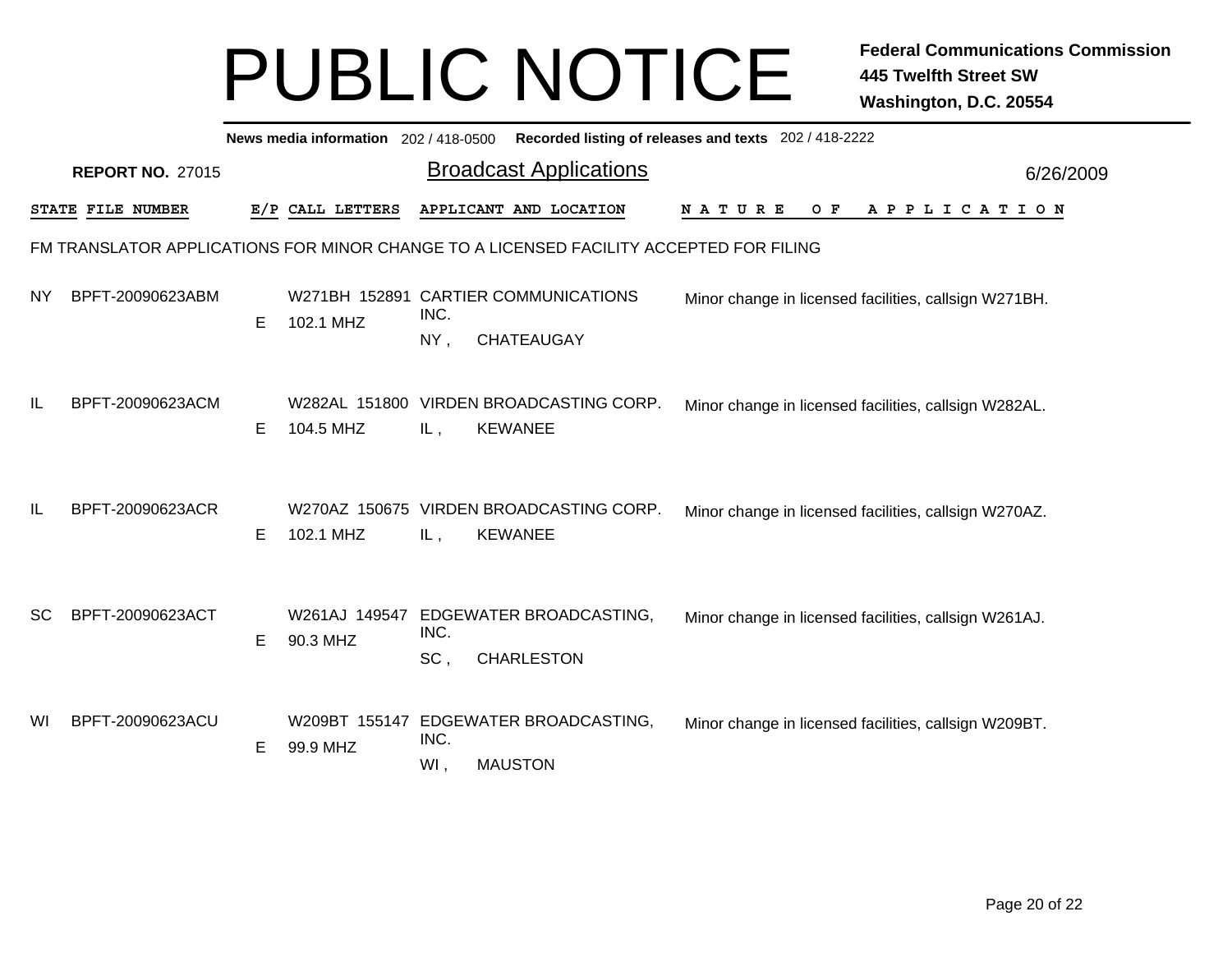|               | Recorded listing of releases and texts 202 / 418-2222<br>News media information 202 / 418-0500 |   |                                     |                                                                              |                                                                                                              |           |  |  |  |  |  |
|---------------|------------------------------------------------------------------------------------------------|---|-------------------------------------|------------------------------------------------------------------------------|--------------------------------------------------------------------------------------------------------------|-----------|--|--|--|--|--|
|               | <b>REPORT NO. 27015</b>                                                                        |   |                                     | <b>Broadcast Applications</b>                                                |                                                                                                              | 6/26/2009 |  |  |  |  |  |
|               | STATE FILE NUMBER                                                                              |   | E/P CALL LETTERS                    | APPLICANT AND LOCATION                                                       | N A T U R E<br>O F<br>A P P L I C A T I O N                                                                  |           |  |  |  |  |  |
| <b>FILING</b> |                                                                                                |   |                                     |                                                                              | DIGITAL TRANSLATOR OR DIGITAL LPTV APPLICATIONS FOR MINOR MODIFICATION TO A CONSTRUCTION PERMIT ACCEPTED FOR |           |  |  |  |  |  |
| VA.           | BMPDTL-20090623AAG                                                                             | E | WAZW-LD<br>168449<br>CHAN-46        | JLA MEDIA AND PUBLICATIONS,<br><b>LLC</b><br>VA,<br><b>WINCHESTER</b>        | Modification of construction permit file number<br>BDCCDTL-20061030AAC.                                      |           |  |  |  |  |  |
| MI            | BMPDTL-20090623AAM                                                                             | E | <b>WHNE-LD</b><br>168737<br>CHAN-26 | <b>THOMAS TAIT</b><br>$MI$ ,<br><b>FLINT</b>                                 | Modification of construction permit file number<br>BDCCDTL-20060920AAV.                                      |           |  |  |  |  |  |
| <b>CT</b>     | BMPDVL-20090623ABS                                                                             | E | <b>WHCT-LP</b><br>167305<br>CHAN-7  | <b>VENTURE TECHNOLOGIES</b><br>GROUP, LLC<br>$CT$ .<br>HARTFORD, SPRINGFIELD | Modification of construction permit file number<br>BDCCDVL-20061030APX.                                      |           |  |  |  |  |  |
|               |                                                                                                |   |                                     |                                                                              | DIGITAL TV APPLICATIONS FOR MINOR MODIFICATION TO A CONSTRUCTION PERMIT ACCEPTED FOR FILING                  |           |  |  |  |  |  |
| CA            | BMPCDT-20090623AAU                                                                             | E | KGO-DT 34470<br>CHAN-7              | KGO TELEVISION, INC.<br>$CA$ .<br><b>SAN FRANCISCO</b>                       | Modification of construction permit file number<br>BPCDT-20080606AAE.                                        |           |  |  |  |  |  |
| MI            | BMPEDT-20090623ABV                                                                             | E | WCML-DT 9917<br>CHAN-24             | <b>CENTRAL MICHIGAN</b><br><b>UNIVERSITY</b><br><b>ALPENA</b><br>$MI$ ,      | Modification of construction permit file number<br>BMPEDT-20080617ABT.                                       |           |  |  |  |  |  |